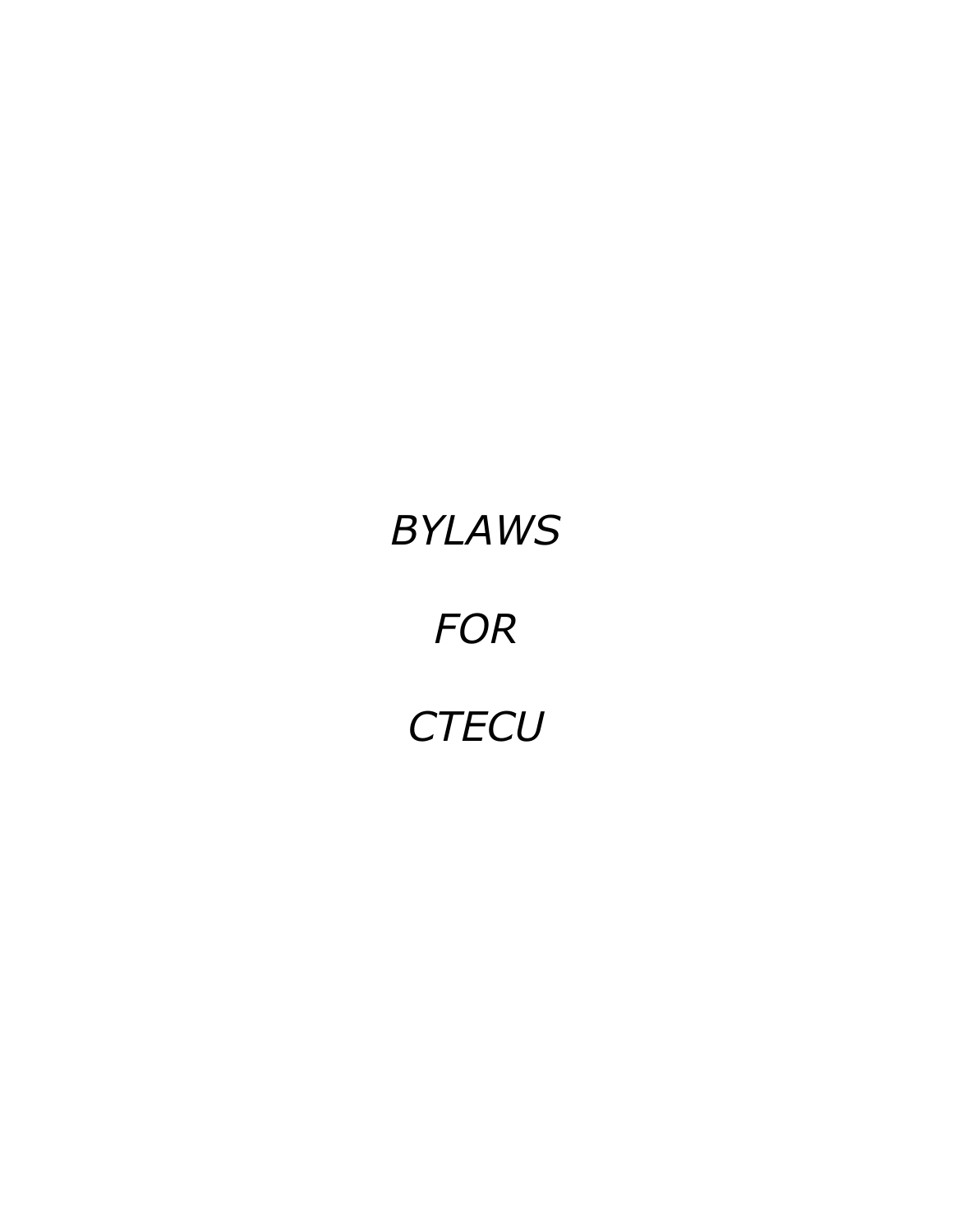# **BYLAWS FOR CTECU TABLE OF CONTENTS**

|                                                                         | Page |
|-------------------------------------------------------------------------|------|
|                                                                         |      |
|                                                                         |      |
|                                                                         |      |
|                                                                         |      |
|                                                                         |      |
|                                                                         |      |
|                                                                         |      |
|                                                                         |      |
|                                                                         |      |
|                                                                         |      |
|                                                                         |      |
|                                                                         |      |
| Section 3.04. Expulsion from Membership and Forfeiture of Membership  3 |      |
|                                                                         |      |
|                                                                         |      |
|                                                                         |      |

| Section 3.04. Expulsion from Membership and Forfeiture of Membership  3 |
|-------------------------------------------------------------------------|
|                                                                         |
|                                                                         |
|                                                                         |
|                                                                         |
|                                                                         |
|                                                                         |
|                                                                         |
|                                                                         |
|                                                                         |
|                                                                         |
|                                                                         |
|                                                                         |
|                                                                         |
|                                                                         |
|                                                                         |
|                                                                         |
|                                                                         |
|                                                                         |
|                                                                         |
|                                                                         |
|                                                                         |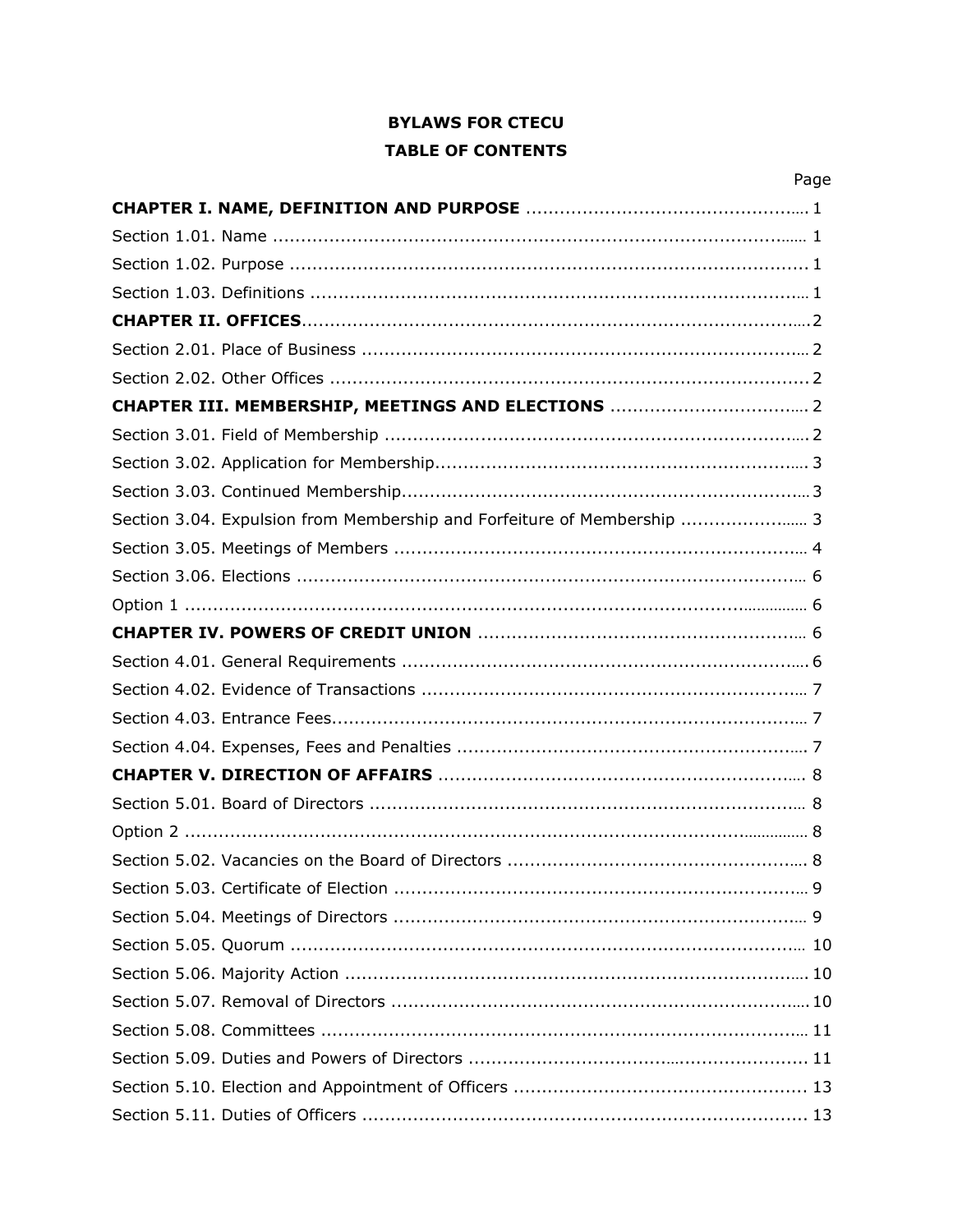| CHAPTER IX. RESERVES, DIVIDENDS, SHARE REDUCTIONS 17      |  |
|-----------------------------------------------------------|--|
|                                                           |  |
|                                                           |  |
|                                                           |  |
|                                                           |  |
|                                                           |  |
|                                                           |  |
|                                                           |  |
|                                                           |  |
| APPENDIX A. OPTIONAL FIELD OF MEMBERSHIP PROVISIONS  20   |  |
| APPENDIX B. OPTION 4 FIELD OF MEMBERSHIP REQUIREMENTS  21 |  |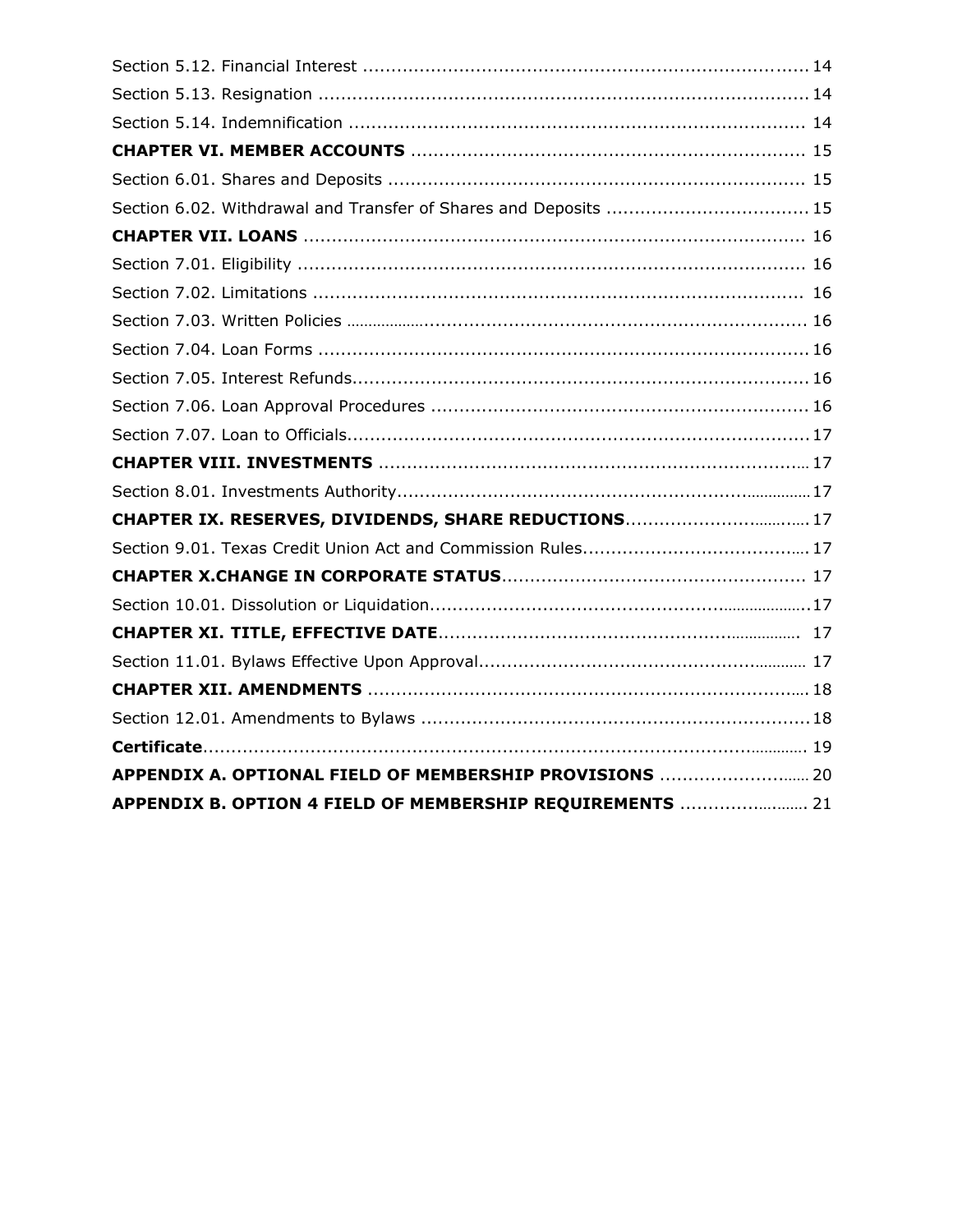#### **BYLAWS FOR CTECU**

#### **CHAPTER I. NAME, DEFINITION AND PURPOSE**

#### **Section 1.01. NAME**

The name of this credit union shall be as stated in the Articles of Incorporation.

#### **Section 1.02. PURPOSE**

The purpose of this credit union is, consistent with applicable law, to engage in any business or activity and provide any service that may benefit the members. This credit union is a voluntary, cooperative, nonprofit financial institution, incorporated under the Texas Credit Union Act for the purposes of encouraging thrift among its members, creating a source of credit at fair and reasonable rates of interest, providing an opportunity for its members to use and control their own money in order to improve their economic and social conditions, and conducting any other business, engaging in any other activity, and providing any other service that may be of benefit to its members subject to the Texas Credit Union Act and commission rules adopted thereunder.

#### **Section 1.03. DEFINITIONS**

- (a) **Act.** "Act" or "Credit Union Act" means the Texas Finance Code, Title 3, Subtitle D.
- (b) **Board.** "Board" or "Board of Directors" means the Board of Directors of the credit union and "Director" means a member of the Board.
- (c) **Commission.** "Commission" means the Texas Credit Union Commission.
- (d) **Commissioner.** "Commissioner" means the Texas Credit Union Commissioner.
- (e) **Department.** "Department" means the Texas Credit Union Department.
- (f) **General Parliamentary Procedure.** "General Parliamentary Procedure" means the rules and precedents governing meetings not specifically found in law or these bylaws that are usually found in Robert's Rules of Order.
- (g) **Loan.** "Loan" includes lines of credit and all other sources of credit and methods of financing.
- (h) **Members of the Family.** "Members of the family" shall be as specified by the board of directors in written policy.
- (i) **Official.** A person who is an officer or a member of the Board of Directors, credit committee, or other volunteer committees (including elected or appointed loan officers or membership officers) established by the Board of Directors.
- (j) **Person.** "Person" may include an individual, partnership, corporation, association, government, governmental subdivision or agency, business trust, estate, trust or any other public or private entity.
- (k) **Written, Written Form, or In Writing.** In addition to paper documents, information produced, stored, or communicated electronically is considered to be 'written,' in 'written from,' or 'in writing' if it is contained in or on an electronic record capable of retention by the recipient at the time of receipt.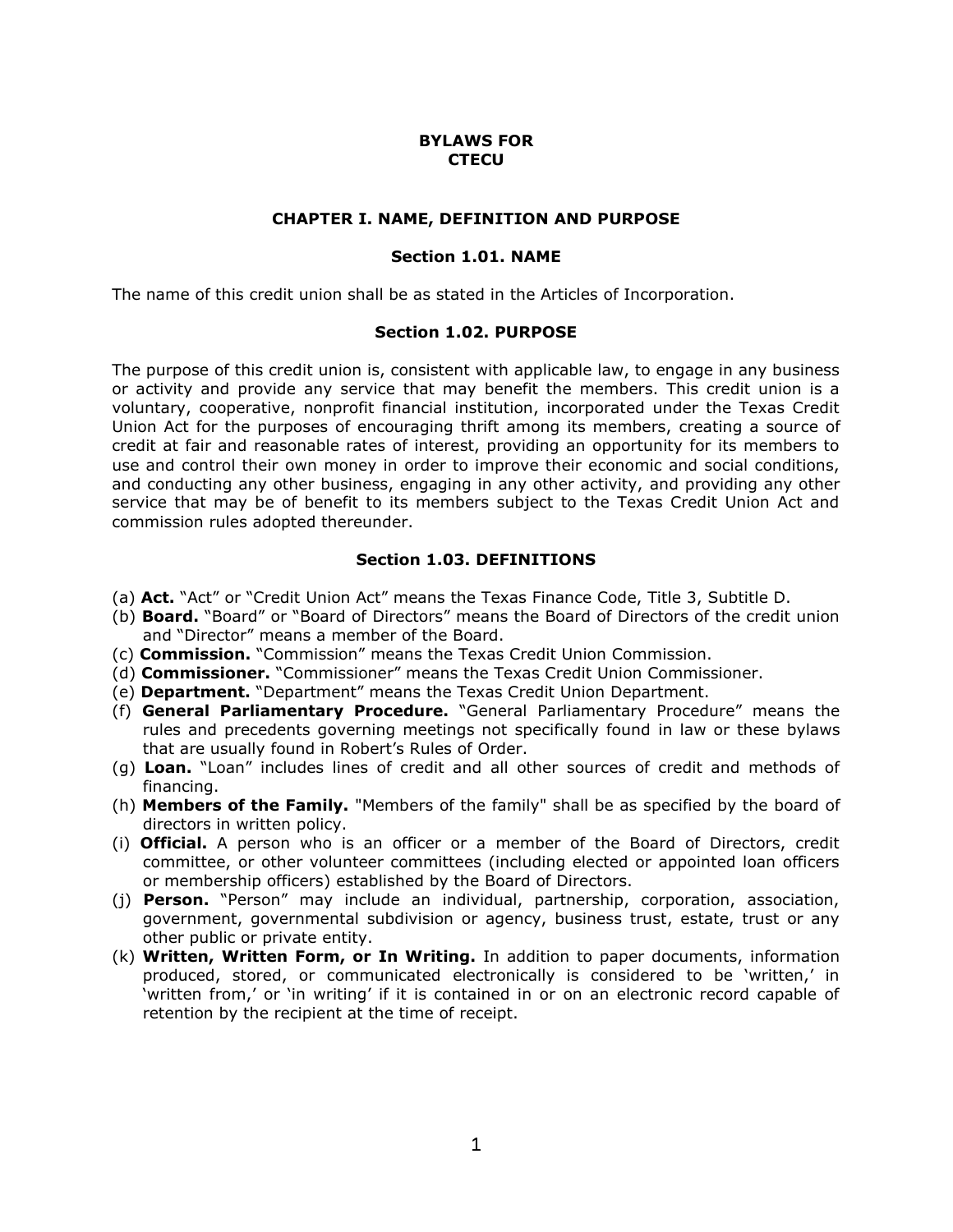#### **CHAPTER II. OFFICES**

#### **Section 2.01. PLACE OF BUSINESS**

The principal place of business of this credit union shall be as stated in the Articles of Incorporation.

# **Section 2.02. OTHER OFFICES**

Additional offices and service facilities may be established within or outside the State of Texas by board action if they are reasonably necessary to furnish services to the membership and provided that prior written notice is given to the Commissioner.

# **CHAPTER III. MEMBERSHIP, MEETINGS AND ELECTIONS**

#### **Section 3.01. FIELD OF MEMBERSHIP**

The field of membership in this credit union is limited to the following persons: 1

- 1. Employees of Chevron Energy Technology Company (formerly Chevron Petroleum Technology Company), a Division of Chevron U.S.A., that are on U.S.A. payroll nationwide;
- 2. Employees of any subsidiary of Chevron Corporation and any affiliates, divisions, or subsidiaries that located within Texas;
- 3. Employees of Chevron Phillips Chemical Company LP, who are paid from The Woodlands, Texas;
- 4. Retirees of one of the organizations listed above including persons who are receiving retirement, pension, or other benefits as a result of prior employment by any business or organization included within this field of membership;
- 5. Employees of the credit union and members of their families;

 $\mathcal{L}_\text{max}$  and  $\mathcal{L}_\text{max}$  and  $\mathcal{L}_\text{max}$  and  $\mathcal{L}_\text{max}$ 

- 6. Any business or organization whose employees or members are within this field of membership;
- 7. Spouses of persons who died while within the field of membership of this credit union;
- 8. Groups of employees or members of companies or associations which are located within a ten mile radius of this credit union's main office or any additional office and which have furnished written evidence of sponsor support to the credit union; provided, however, that (1) any group having more than 300 employees or 500 members or (2) any group already being served as primary members of another credit union shall be admitted only by an amendment of this section (of credit union bylaws) which specifically names the group being admitted; and members of the family of such persons. "Members of the family" shall be as specified by the board of directors in written policy.

<sup>&</sup>lt;sup>1</sup><br>The Commission has promulgated standard optional provisions which may be used in addition or as an alternative to specific designations.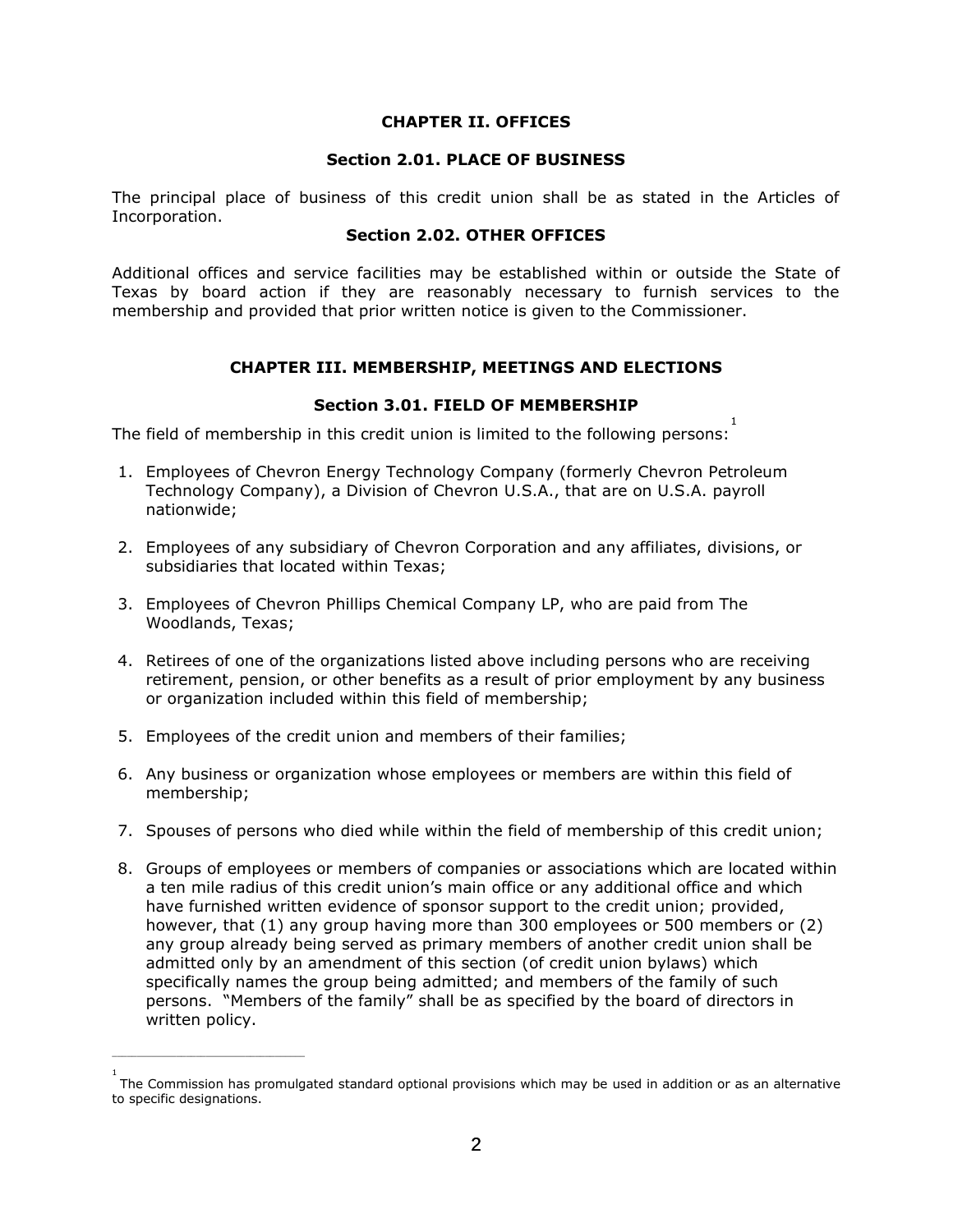#### **Section 3.02. APPLICATION FOR MEMBERSHIP**

(a) **Written Application.** Each application for membership must be made in writing in the form prescribed by the board of directors.

(b) **Admission to Membership**. An applicant eligible for membership may be admitted to membership by the affirmative vote of the board of directors, at any board meeting, or by a membership officer appointed in accordance with these bylaws and the applicant shall become a member and be entitled to the rights and privileges of a member upon (1) paying the membership fee, if any, as set by the board of directors, and (2) establishing the minimum qualifying account balance as prescribed by written board policy.

(c) **Minors**. Minors may be admitted to membership on the same conditions that apply to adults with the following exceptions: (1) No minor may vote until attaining the age of **Sixteen (16);** and (2) No minor may become a director or committee member until attaining the age of **Eighteen (18).**

#### **Section 3.03. CONTINUED MEMBERSHIP**

Once a person is approved and qualified for membership, that person may remain a member until the person chooses to withdraw or is expelled in accordance with these bylaws.

#### **Section 3.04. EXPULSION FROM MEMBERSHIP AND FORFEITURE OF MEMBERSHIP**

(a) **Expelling a Member.** Based upon a finding of good cause, the board of directors may vote to expel a member of the credit union. Good cause shall include, but not be limited to: (1) Failure to maintain the requirements necessary for membership; (2) Physical abuse or assault, harassment or multiple instances of verbal abuse of an employee, an officer, a director, or another member of the credit union; (3) Neglect or refusal to comply with provisions of the Credit Union Act, Commission rules, these bylaws, or the articles of incorporation; (4) Conviction of a felony; (5) Habitual neglect to pay obligations or default on an obligation resulting in a financial loss to the credit union; (6) Causing a financial loss to the credit union by means of theft, malfeasance, or misconduct; and (7) Insolvency or bankruptcy. After an initial vote to expel, the board must give written notice to the member of the right to a hearing upon written request and must therein inform the member of the cause for expulsion and of the procedure for expulsion. Forty-five (45) days after the date of notice, the expulsion automatically becomes final unless the member has responded with a written request for a hearing and appears at the hearing when scheduled as provided for herein. Upon receiving such a request, the board shall schedule a date for the hearing which must be within forty-five (45) days after receipt of the request. No less than fifteen (15) days prior to the hearing, the board must send to the member written notice of the date, time and place for the hearing. After the hearing, the board shall again vote on whether to expel the member. The member is expelled if a majority of the board votes to expel.

(b) **Continuing Liability.** An expelled member shall remain liable for any sums owed to the credit union for loans or other purposes.

(c) **Automatic Forfeiture of Membership.** Members whose loans or extensions of credit are defaulted and charged off as a loss automatically forfeit membership. If any funds on deposit are not applied toward the loan balance or any other indebtedness of the member,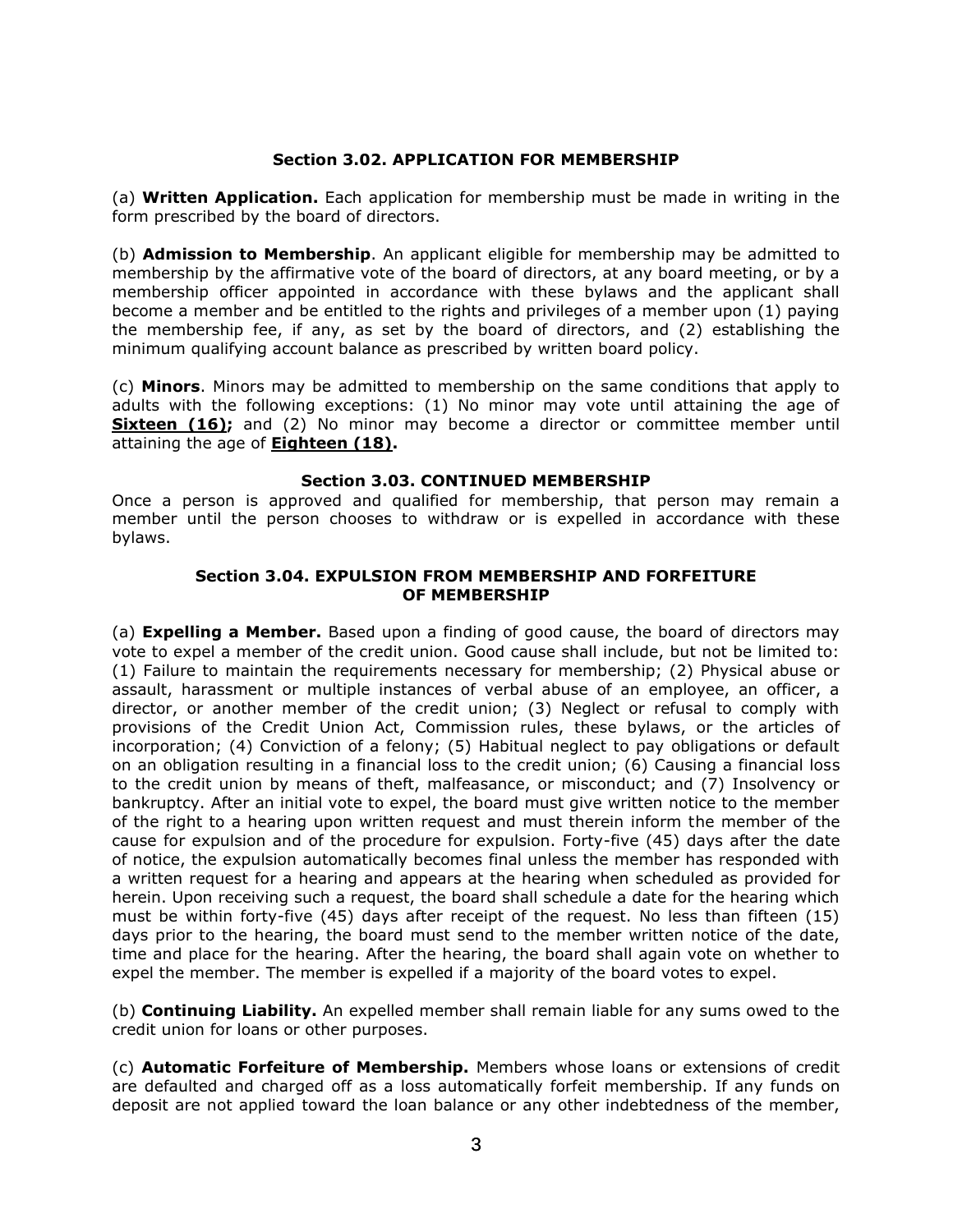the credit union shall, within a reasonable time, close all accounts of the member and mail the funds to the member. Reinstatement of membership in case of forfeiture may only be by majority vote of the board of directors.

(d) **Exception.** Notwithstanding subsection (a), a member that does not maintain the minimum qualifying account balance in accordance with §3.02(b) of these bylaws will be sent written notification that failure to maintain the minimum balance required indicates that the member no longer wishes to participate in the affairs of the credit union. The member will be given forty-five (45) days from the date the letter is mailed to notify the credit union of his or her desire to maintain membership and meet the minimum share or other qualifying account requirements. A member's failure to appropriately respond within the indicated timeframe will be considered a request to close the account and withdraw all funds, thereby voluntarily terminating membership in the credit union.

(e) **Unacceptable Conduct.** If the unacceptable conduct of a member poses an imminent threat to the safety or welfare of any officer, director or employee, the president, the president's designee, or the board may temporarily suspend the member. If a suspension is imposed, the member may be denied all services except the right to maintain a share account and the right to vote at annual and special meetings. The board shall provide the member with a written notice of suspension that includes a statement of the alleged facts that form the basis of the suspension. The suspension becomes effective upon service of the notice upon the member. By its terms the suspension automatically converts to an expulsion 45 days from the date of notification, unless prior thereto, the board takes action to stay, modify or extend the suspension. A member served with a notice of suspension may apply to the board for a stay of the suspension pending the completion of the expulsion procedures contained in subsection (a) of this section. Before implementing the provisions of this subsection, the board of directors will establish written policies regarding member conduct on credit union premises and the potential sanctions which may be imposed against a disruptive or abusive member.

# **Section 3.05. MEETINGS OF MEMBERS**

(a) **Annual Meeting.** The annual meeting of the members shall be held during the month of **February** of each year, in a county within Texas in which an office of the credit union is located, at such time and place as the board of directors shall determine as convenient to the membership. The board of directors may change the month for such meeting to the month immediately preceding or following in any given year. Approval of the Commissioner is required in order to obtain more than a one month deviation from the month set forth in the bylaws. The chairman of the board presides. The credit union shall hold an annual meeting of the members before June 1 of each year, in a county within Texas in which an office of the credit union is located, at such time and place as the board of directors shall determine to be convenient to the membership.

(b) **Special Meetings.** Special meetings shall be held by order of the directors or upon written request to the board of directors of at least five percent (5%) of the members or one thousand (1000) members, whichever is less. Notice of any special meeting shall state the purpose for which it is to be held and no other business other than that related to the stated purpose shall be transacted at the meeting. The board of directors must schedule the meeting within forty-five (45) days of the request unless the time is extended by the Commissioner.

(c) **Notice of Meetings.** Notice of all meetings shall be given by the secretary who shall, at least fifteen (15) days before the date of the meeting, post a notice thereof in a conspicuous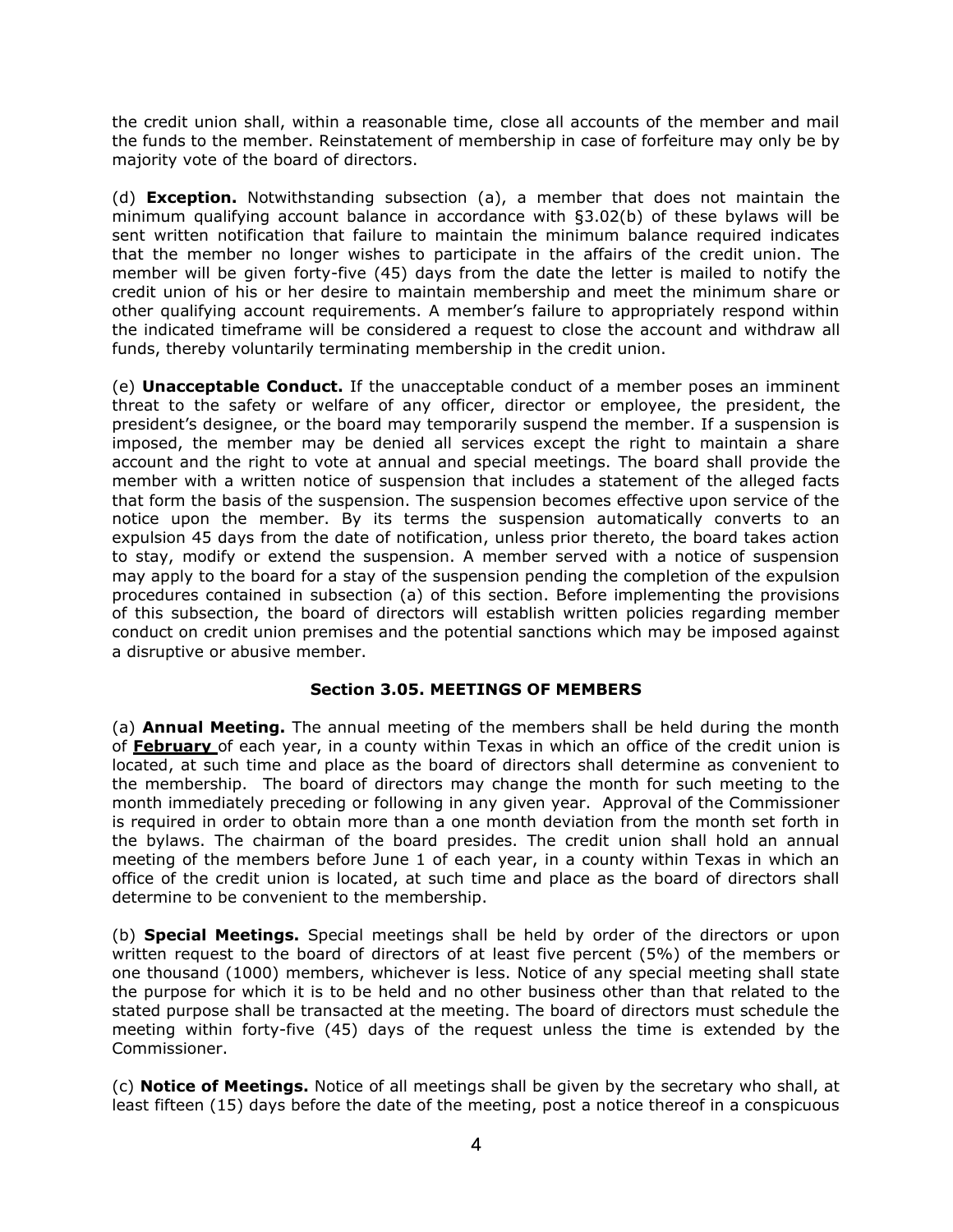place in each office of the credit union and shall mail, or hand in person, to each member a notice of the meeting; except that if the annual meeting is to be held during the same month as that of the previous annual meeting, and if this credit union maintains an office that is readily accessible to members and that maintains regular business hours, and if the board so determines, notices of the annual meeting may be given by posting the notice thereof in each office of the credit union in a conspicuous place where it may be read by the members, at least thirty (30) days prior to such meeting. Any meeting of the members, whether annual or special, may be held without prior notice, at any place or time, if all the members entitled to vote thereat who are not present at such meeting shall in writing waive notice thereof before or during the meeting. (Refer to Texas Finance Code, §122.052 for voting rights). The notice for either the annual or a special meeting shall state the nature of the business to be transacted.

(d) **Conduct of Meetings.** Annual and special meetings shall be presided over by the chairman of the board or the chief executive officer, or if neither the chairman nor chief executive officer is present, by such other officer as designated by the board of directors. The presiding officer shall determine the order of the business. General parliamentary procedure shall be followed in all meetings of the membership where procedure is not specifically defined in these bylaws.

The order of business at annual meetings of members shall be as follows:

- (1) Ascertaining that a quorum is present;
- (2) Reading and approval of the minutes of the last meeting;
- (3) Report of the directors by the chairman of the board, or in his absence by the vicechairman, or other board officer;
- (4) Report of the president;
- (5) Report of the credit committee, if any;
- (6) Report on the annual audit;
- (7) Report of other committees, if any;
- (8) Unfinished business;
- (9) New business other than elections;
- (10) Elections of Directors;
- (11) Adjournment.

The agenda may be rearranged by the chairman, if so authorized by the vote of the members present.

(e) **Quorum.** At annual and at special meetings, a majority of the members shall constitute a quorum, provided, however, that at any time the membership of the credit union increases to such extent that a majority of such membership is in excess of twenty-five (25) members, then twenty-five (25) members shall constitute a quorum. If no quorum is present, an adjournment may be taken to a date not less than seven (7) nor more than fifteen (15) days thereafter; and the members present at any such adjourned meeting shall constitute a quorum, regardless of the number of members present. At least seven (7) days prior to any such adjourned meeting, the secretary shall post notice of the adjourned meeting in a conspicuous place in the office of the credit union.

(f) **Voting.** No member may vote by proxy. An organization, incorporated or otherwise, holding membership in the credit union may only be represented by one person authorized to represent it and said authorization shall be maintained on file in the credit union.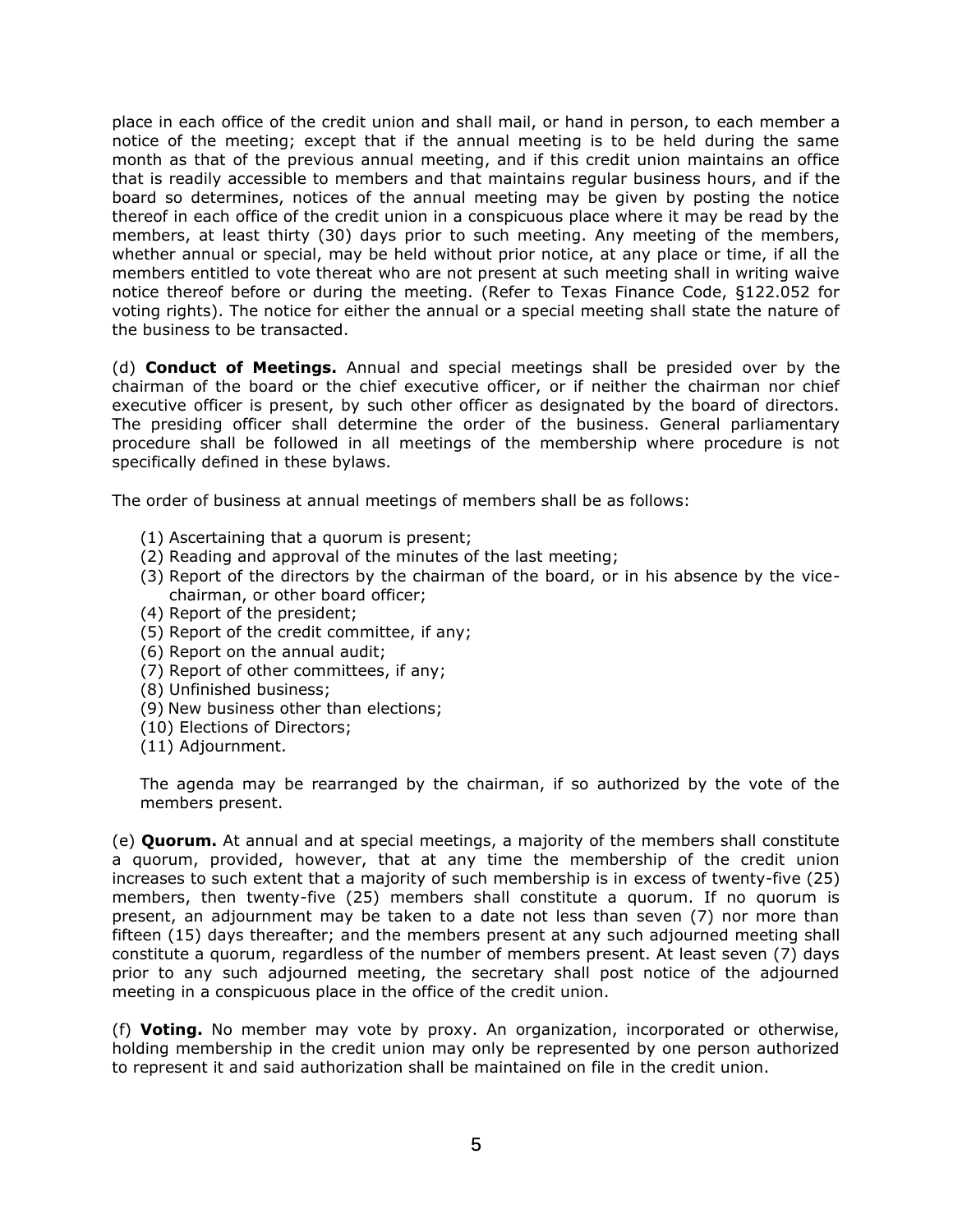(g) **Act of Membership.** A decision made by a majority vote of the members present at any duly held meeting at which a quorum is present is an act of the membership.

# **Section 3.06. ELECTIONS**

(a) **Election Rules.** The board of directors shall prescribe election rules, including the procedure to be followed in the event of a tie vote, as part of their written board policy.

(b) **Qualification of Directors.** No person may be elected or appointed as a director unless

that person <sup>2</sup> meets the requirements specified in the Credit Union Act and Commission rules adopted thereunder.

# **OPTION 1**

(c) **Nominating Committee.** At least thirty (30) days prior to each annual membership meeting, the chairman of the board with board approval shall appoint a nominating committee of not less than three credit union members in good standing. It shall be the duty of the nominating committee to nominate at least one member for each board vacancy, including any unexpired term, for which elections are to be held.

(d) **Nominations from the floor.** After the report of the nominating committee is made to the membership, the presiding officer shall call for nominations from the floor. When nominations are closed, the vote shall be taken. Elections may be by voice vote unless a member demands that the election be by ballot for a particular contested position. If such a demand is made, that position shall be determined by ballot.

(e) **Election Rules.** The board of directors shall prescribe election rules, including the procedure to be followed in the event of a tie vote, as part of their written board policy.

(d) **Mail Ballots.** The credit union may conduct voting by mail ballot, if such method is authorized by the board of directors. Mail balloting shall be conducted according to rules adopted by the Commission.

# **CHAPTER IV. POWERS OF CREDIT UNION**

# **Section 4.01. GENERAL REQUIREMENTS**

(a) **Confidentiality.** The officers, directors, advisory directors, committee members, and employees of this credit union shall hold in strict confidence all proprietary information of the credit union, all transactions of this credit union with its members, and all information respecting their personal affairs, except to the extent deemed necessary by the board of directors in accordance with written board policy and subject to the provisions of the Act, the Commission rules and these bylaws.

\_\_\_\_\_\_\_\_\_\_\_\_\_\_\_\_\_\_\_\_\_\_\_\_\_

<sup>2</sup>  The membership requirement may not exceed 12 months.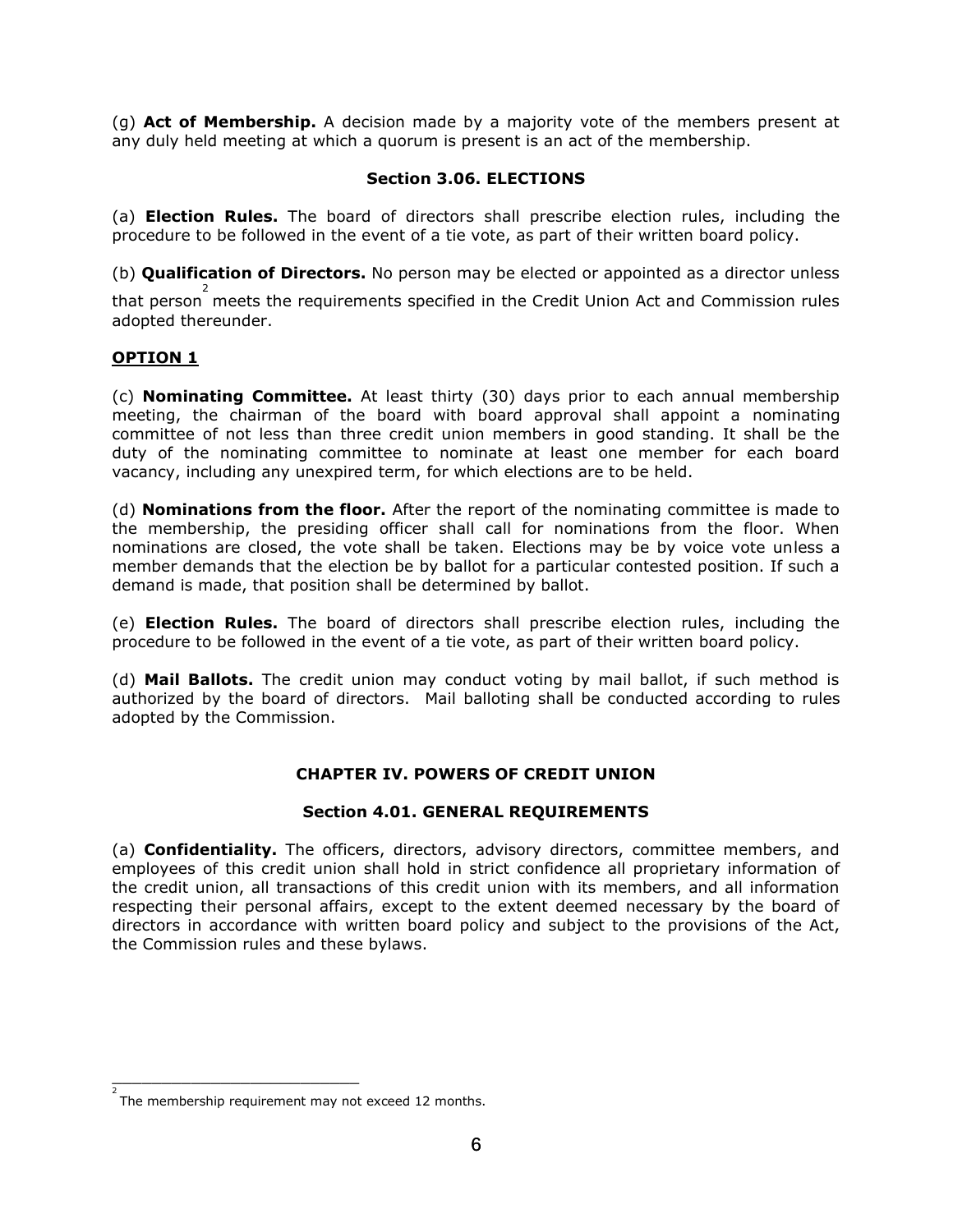(b) **Availability of Books and Records.** All books of accounts and other records shall be available, at all times, to the directors. Upon board approval, committee members may have access to certain credit union information and records that are germane to their particular area of service, according to written policies established by the board. The articles of incorporation and bylaws of this credit union shall be made available for inspection by any member. The board of directors will establish written policies regarding members' access to the articles of incorporation, bylaws, rules, guidelines, board policies, and copies thereof.

(c) **Corporate Records.** Copies of the articles of incorporation, the bylaws, and any amendments thereto, shall be preserved in a place of safekeeping. Returns of nominations and elections and proceedings of all regular and special meetings of the members and directors shall be recorded in the minute books of this credit union. The minutes of the meetings of members, the board of directors and committees shall be signed by their respective chairmen or presiding officers and by the persons who serve as secretaries of such meetings.

# **Section 4.02. EVIDENCE OF TRANSACTIONS**

Money paid in or out on account of shares, deposits, loans, interest, fees, or fines shall be evidenced as prescribed by the board of directors, provided that such evidence identifies the person withdrawing or authorizing withdrawal of cash, the person paying out cash, the amount and nature of each transaction, and is consistent with industry practices. The credit union shall provide periodic written notice to the member, no less frequently than once each year, of the status and balance of all accounts.

# **Section 4.03. ENTRANCE FEES**

The board of directors may establish an entrance fee for membership not to exceed \$10.00 per member.

# **Section 4.04. EXPENSES, FEES AND PENALTIES**

(a) **Loan Fees and Expenses.** In accordance with the Credit Union Act, the credit union may require members to pay all reasonable expenses and fees incurred in connection with making, closing, disbursing, extending, readjusting or renewing a loan. Such fees and expenses are in addition to interest.

(b) **Late Fee.** The credit union may charge a member a penalty on each loan payment not paid in full within ten (10) days of its due date. The credit union and borrowing member may agree and stipulate to a reasonable penalty on the amount of any installment or other amount in default. The board of directors in a written policy shall establish the maximum penalty for a delinquent payment. Such penalties do not constitute interest and only one penalty may be charged on each past due payment.

(c) **Other Fees and Charges.** The board may levy and collect other fees and charges subject to any limitation imposed by applicable law.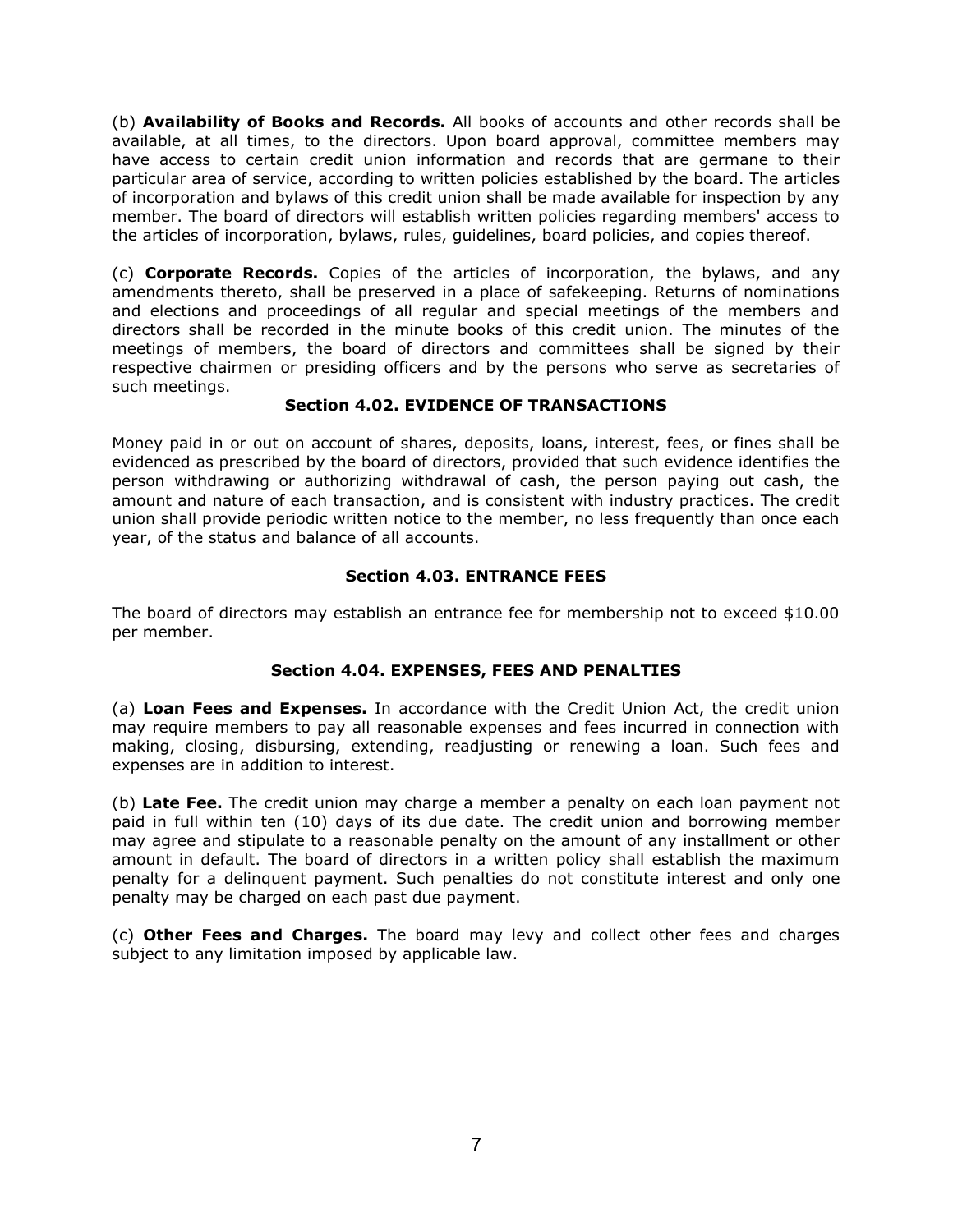# **CHAPTER V. DIRECTION OF AFFAIRS**

# **Section 5.01. BOARD OF DIRECTORS**

(a) **Number of Directors.** The board of directors of this credit union shall consist of **7 (seven)** individual members who shall be elected as provided in these bylaws. All of the directors shall be members of this credit union. No reduction in the number of directors may be made unless corresponding vacancies exist as a result of deaths, resignations, expiration of terms of office or other actions provided by these bylaws.

# (b) **Employees on Board of Directors.**

# **OPTION 2**

**1 (one)** director(s) may be a paid employee of the credit union or immediate family members of employees of the credit union. In no case may employees of the credit union and/or immediate family members of employees of the credit union constitute a majority of the board or be the chairman, vice-chairman, or secretary of the board.

(c) **Term of Office**. Regular terms of office for directors shall be for **3 (three)** years. Three (3) of the directorships will expire at the first annual meeting after the adoption of this bylaw amendment (adopted  $10<sup>th</sup>$  day of January 2022), Two (2) of the directorships will expire at the next annual meeting, and Two (2) of the directorships will expire at the next annual meeting. All regular terms must be for the same number of years, and directors shall hold office until successors are elected and have qualified unless disqualified or removed. The regular terms must be fixed at the beginning, or upon any increase or decrease in the number of directors, such that approximately an equal number of regular terms must expire at each annual meeting.

(d) **Vacancies**. Vacancies on the board of directors will be filled by election at each annual meeting by and from the membership of the credit union.

(e) **Terms.** Directors may serve more than one term.

(f) **Honorary Directors.** The board may appoint not more than three honorary or advisory directors who serve at the pleasure of the board and who advise and consult with the board and aid the board in carrying out its duties and responsibilities. An honorary or advisory director is not considered a member of the board and is not entitled to vote on any matter before the board but, if the Board so determines, may participate in deliberations of the board. An honorary or advisory director need not be eligible for membership in the credit union.

# **Section 5.02. VACANCIES ON THE BOARD OF DIRECTORS**

Any vacancy occurring on the board of directors shall be filled within sixty (60) days from the date the vacancy occurred, by a majority vote of the directors then holding office. Directors so appointed shall hold office only until the next annual meeting at which any unexpired terms shall be filled by vote of the members, and until the qualification of their successors. The Commissioner may, for good cause shown, extend the period of time for filling a specific vacancy.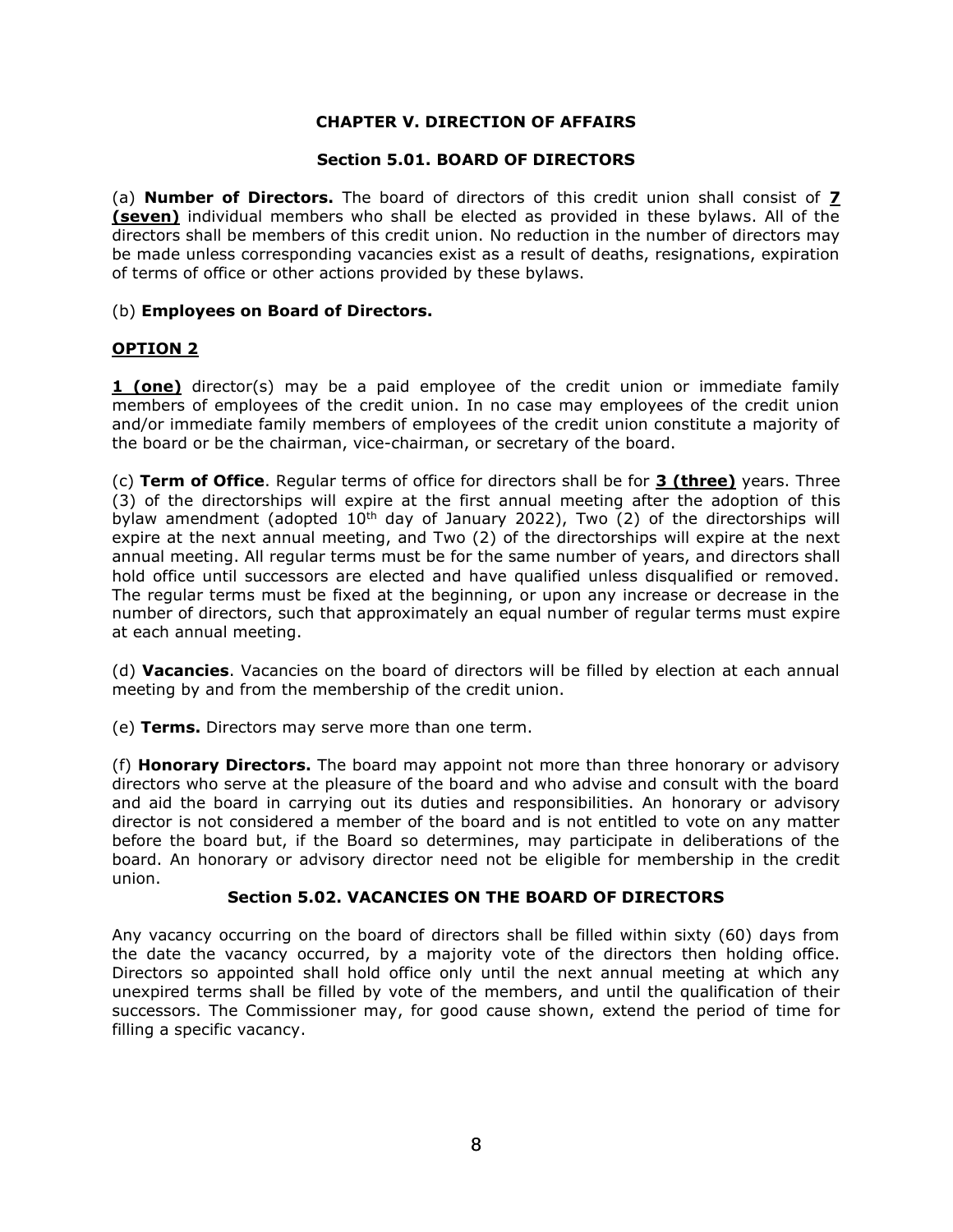#### **Section 5.03. CERTIFICATE OF ELECTION**

The chairman of the board and the secretary shall execute a certificate of election that sets forth the names and addresses of the officers, directors, and committee members elected or appointed, and shall file a copy of the certificate of election with the department within forty-five (45) days after the election or appointment, and on forms supplied by the department for that purpose. Such forms may provide for other information as deemed appropriate by the Commissioner.

# **Section 5.04. MEETINGS OF DIRECTORS**

(a) **Frequency of Meetings.** Regular meetings of the board of directors shall be held at least monthly. The chairman of the board, or in his or her absence the vice-chairman, any other board officer, or the president, may call a special meeting of the board of directors at any time, and shall do so upon written request of any three (3) directors. Because of the confidential nature of their duties, the board of directors shall prescribe written policy governing the attendance at board meetings by persons other than directors. Notice of meetings of the board of directors shall be given in such a manner as the board of directors may from time to time, prescribe by written policy.

(b) **Meeting by Telephone or Electronic Means.** Subject to the same notice and quorum provisions as for any other meeting of the board of directors, any meeting of the board of directors may be held by telephone conference call or other electronic means in which all or certain of the directors are not present at the place of the meeting; provided, however, that all the directors counted as present can speak to and be heard by the other directors during the meeting. Before any regular meeting may be held in this manner, the members of the board of directors must be provided with a written copy of the agenda and copies of all materials that will be discussed. Minutes will be kept in the same manner as for any other meeting of the board of directors. For the purpose of determining the presence of a quorum and for all voting purposes at such a meeting, all directors participating in the meeting shall be considered present and acting, except where a director has participated by telephone conference call or other electronic means more than four times during a calendar year. In such a case where a person exceeds the four-meeting limit, the director is not eligible to be counted as present for quorum or voting purposes.

(c) **Actions Without a Meeting.** Any action required or permitted to be taken by the board of directors under any provision of the Credit Union Act may be taken without a meeting if all members of the board shall individually or collectively consent in writing to the action. The written consent or consents shall be filed with the minutes of the proceedings of the board. Any action by written consent shall have the same force and effect as a unanimous vote of those consenting directors. Any certificate or other document filed under any provision of the Credit Union Act that relates to action so taken shall state that the action was taken by unanimous written consent of the board of directors without a meeting and that these bylaws authorize the directors to so act, and that statement shall be prima facie evidence of such authority.

(d) **Confidentiality of Board Deliberations.** The officers and directors shall hold in confidence all matters presented to the board for deliberation or determination, except when permitted by applicable law.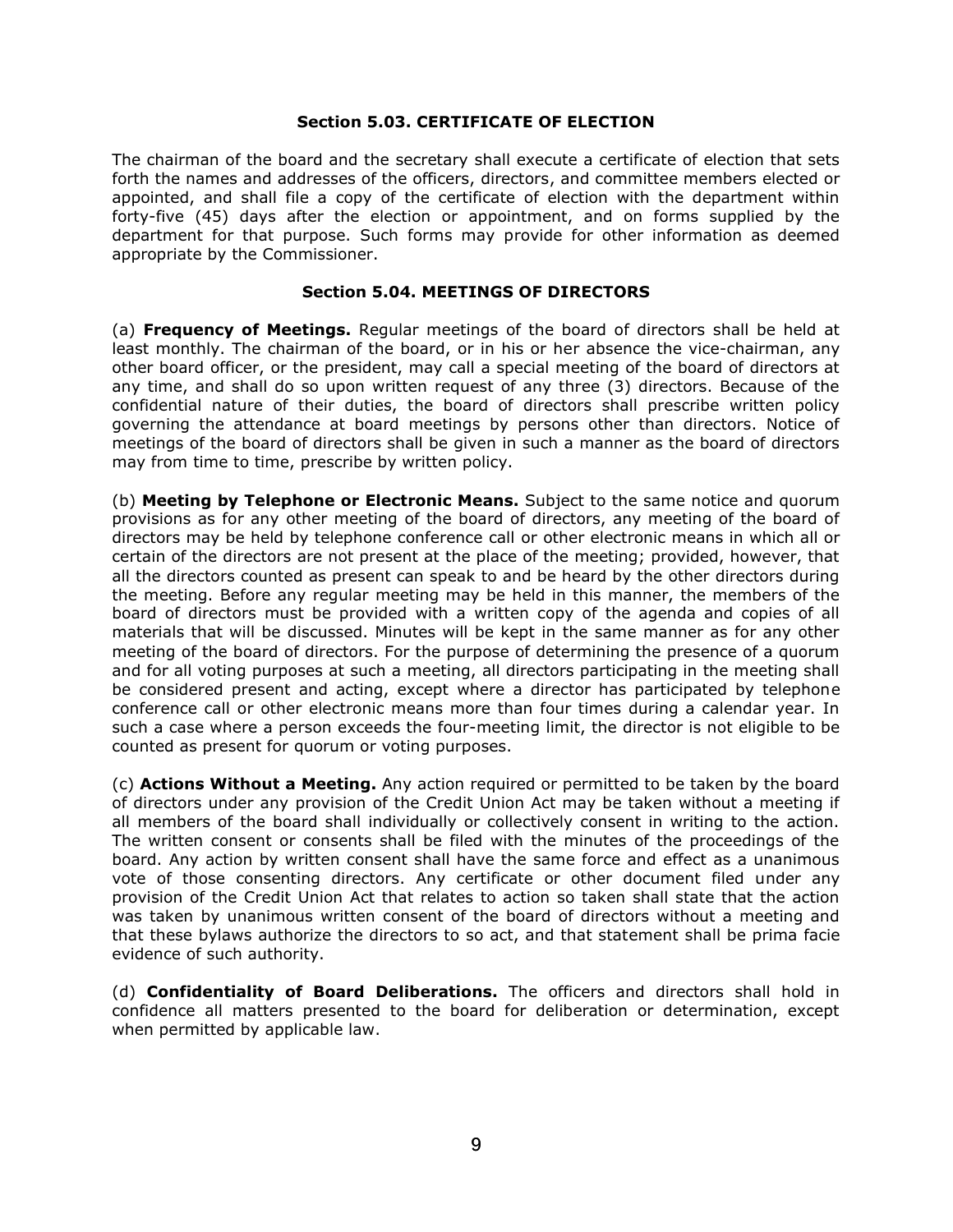#### **Section 5.05. QUORUM**

A majority of the number of directors shall constitute a quorum for the transaction of business at any meeting thereof, but fewer than a quorum may adjourn from time to time until a quorum is in attendance.

#### **Section 5.06. MAJORITY ACTION**

Every act or decision done or made by a majority of the directors present at any duly held meeting at which a quorum is present is an act of the board of directors. Each director who is present at a meeting will be deemed to have assented to any action taken at such meeting unless the director's dissent to the action is entered in the minutes of the meeting, or unless the director shall file a written dissent thereto with the secretary of the meeting or shall forward that dissent by registered mail to the secretary of the credit union immediately after the meeting.

# **Section 5.07. REMOVAL OF DIRECTORS**

(a) **Automatic Removal.** Any director who fails to attend three (3) consecutive regular board meetings without due cause, or who fails to attend six (6) regular meetings within any twelve-month period following the director's election/appointment is automatically removed from office. A new individual shall fill a vacancy occurring in this manner within sixty  $(60)$  days, unless extended by the Commissioner, in accordance with § 5.02 of these bylaws.

(b) **Removal for Cause.** Any director may be removed from office for good cause by a majority vote of the board of directors at a regular meeting or a special meeting of the board called expressly for such purpose. Notice of the meeting must specify the director who is subject to removal. Good cause for removal shall be the failure to perform the duties devolving upon such person as a director, including, but not limited to: (1) Physical abuse or assault, harassment or multiple instances of verbal abuse of a member, employee, officer or other director of the credit union; (2) Misapplication of credit union funds; (3) Breach of fiduciary duty; (4) default on payment of a voluntary obligation to the credit union or has otherwise caused the credit union to incur a financial loss; (5) Neglect or refusal to comply with provisions of the Credit Union Act or Commission rules, these bylaws or the articles of incorporation; (6) Conviction of a felony; (7) Conviction of a misdemeanor involving moral turpitude; (8) Failure to maintain confidentiality relating to credit union transactions and the financial affairs of its members; and (9) The failure to perform the duties of a director. Prior to a vote on removal, the director must be afforded an opportunity to be heard at such meeting. Any vacancy or vacancies occurring as a result of removal under this provision must be filled within sixty (60) days, unless extended by approval of the Commissioner, in accordance with §5.02 of these bylaws.

(c) **Recall.** Any director or the entire board of directors may be removed by recall of the members as provided by Commission rules.

(d) **Notification to Commissioner.** The credit union shall notify the Commissioner in writing within ten (10) days of the removal of any director pursuant to this section.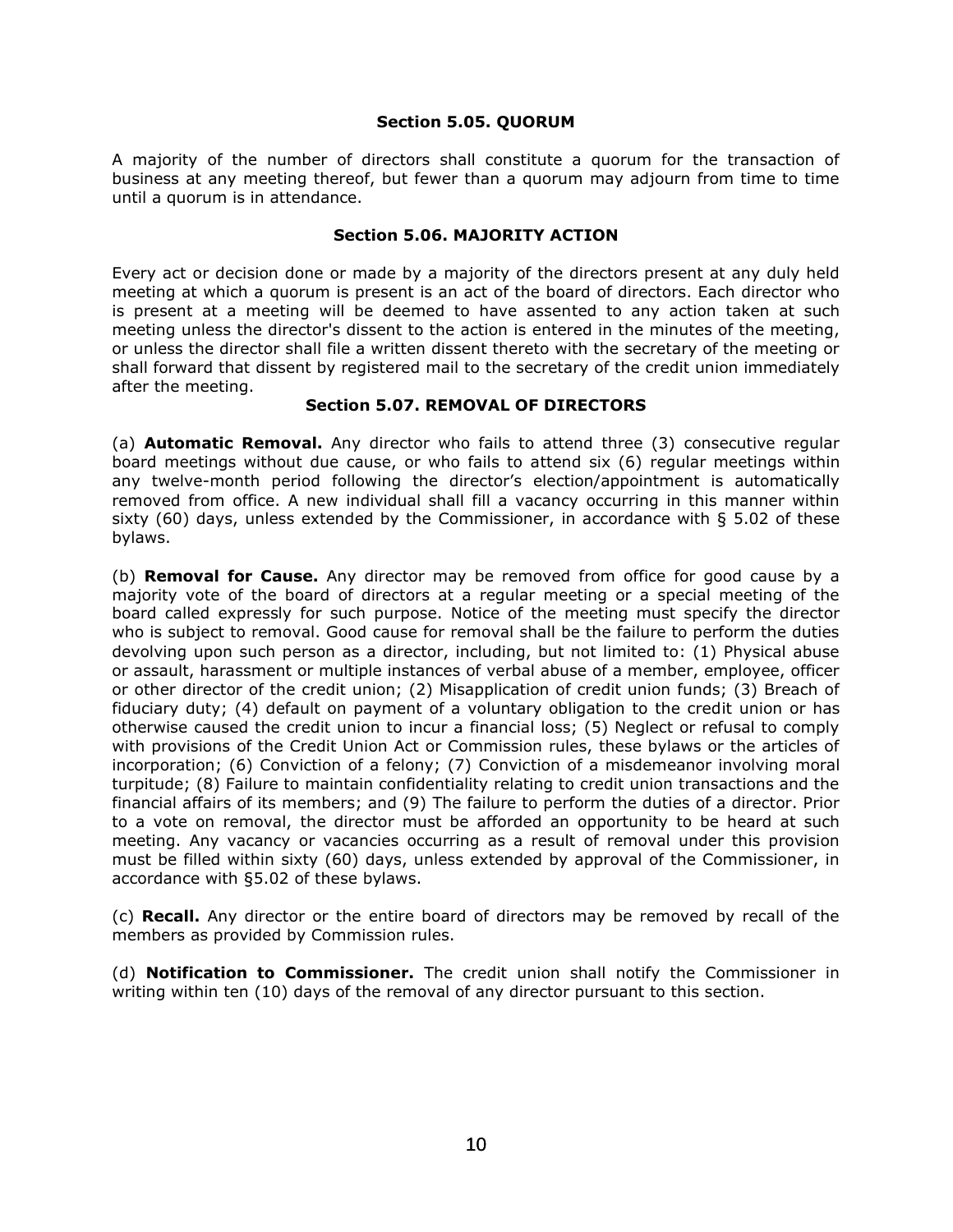#### **Section 5.08. COMMITTEES**

(a) **Executive Committee.** The board of directors may appoint from its own number an executive committee of not less than three (3) persons to exercise, between meetings of the board of directors, such authority as may be specifically delegated to it by the board of directors. The executive committee shall report to the board of directors the activities it has taken between meetings of the board of directors, and a report of such activities shall be placed in the minutes of the board of directors. The president, if also a director, may not serve on the executive committee.

(b) **Other Committees.** The board of directors may from time to time designate persons to constitute committees, including an audit committee, which shall have and may exercise such powers as the board of directors may determine and specify. The board of directors shall have the power at any time to change the number and members (with or without cause) of any such committee, to fill vacancies and to discharge any such committee.

# **Section 5.09. DUTIES AND POWERS OF DIRECTORS**

The board of directors shall have the authority and responsibility for the general direction and control of the business affairs, funds and records of this credit union and shall be responsible for its safety and soundness. The board may exercise any and all powers granted by law to boards of directors of corporations, including those powers set forth in the statutes of the State of Texas regulating the organization and operation of credit unions. The board of directors may delegate to others, including the president, other officers or committees, the performance of these duties, including the authority to further delegate these duties; provided, however, the board in delegating such duties is not relieved from the responsibility for the performance of such duties. All such delegations must be recorded in the minutes of the board and include: (1) the person or persons authorized to exercise the delegated powers; and (2) appropriate guidelines and limitations for the exercise of such delegated powers.

In addition to the duties customarily performed by boards of directors, the board of directors shall perform the following special duties and all other duties enumerated in these bylaws, in the laws of the State of Texas pertaining to credit unions, and in the Commission rules, including:

(a) To direct the affairs of the credit union in accordance with the Credit Union Act, Commission rules, articles of incorporation, these bylaws, and sound business practices.

(b) To assure formulation and adoption of written policy statements that will ensure conformity with the Credit Union Act and Commission rules for the following:

- (1) The field of membership,
- (2) Lending,
- (3) Deposit accounts,
- (4) Investments,
- (5) Internal control and audit procedures,
- (6) Employee policies,
- (7) Any other matter for which a written board policy is required by law, Commission rule or these bylaws.

(c) To provide general direction and governance of credit union affairs, as distinct from operational management of the credit union, so that the board can assure itself through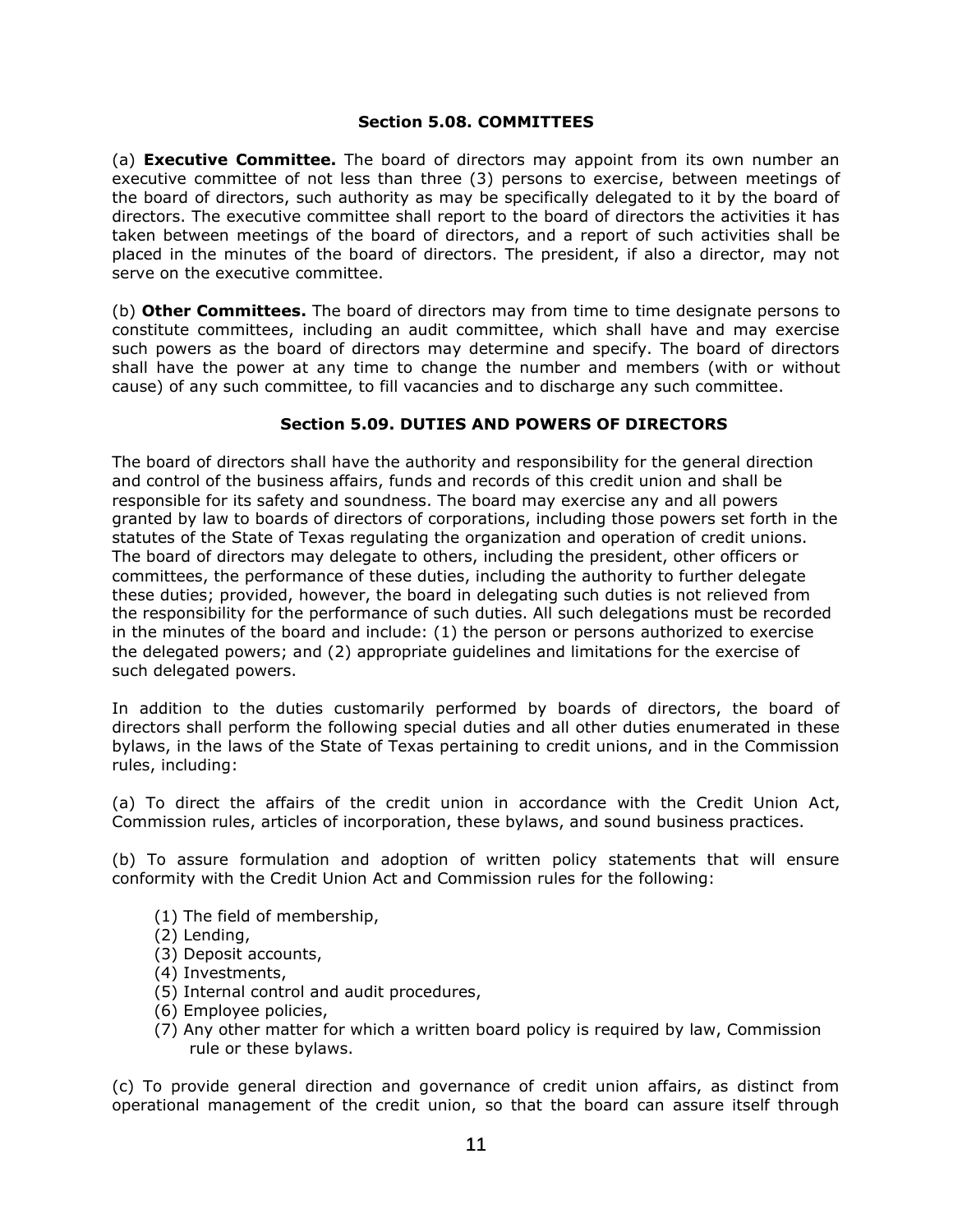knowledgeable and responsible inquiry that the credit union's operating management has performed satisfactorily. The directors must direct and monitor the affairs of the credit union without being involved in everyday managerial activities.

(d) To monitor and evaluate the credit union's performance and financial condition, including the credit union's estimated solvency ratio, and to assure that a timely, adequate reporting and information system keeps directors knowledgeable at all times.

(e) Purchase from a fidelity company authorized to do business in this state a blanket fidelity bond in accordance with the Credit Union Act and Commission rules.

(f) Determine the rate(s) of interest on loans, and the rate(s) of interest refunds, if any, to be paid to borrowing members subject to the limitations of the Credit Union Act.

(g) Declare dividends and interest refunds in the way and manner as provided by these bylaws, and Commission rules.

(h) Determine the terms, conditions, and rate(s) of interest to be paid on deposits.

(i) Determine the limits on shares and deposits which may be owned by a member.

(j) Authorize the conveyance of property.

(k) Designate a reserve depository or depositories for the funds of this credit union.

(l) Authorize and provide for a comprehensive audit of the books and records of the credit union not less than annually. Such audit shall be an independent review of the internal policies, procedures, and controls of the credit union and its compliance with them as necessary for the reviewing party to come to a reasonable conclusion that the financial statements of the credit union fairly and accurately represent the condition of the credit union.

(m) To cause all member accounts to be verified, under controlled conditions, with the records of the credit union in accordance with the Credit Union Act and Commission rules. A statistical sampling procedure may be used in lieu of verifying all accounts provided it is performed in accordance with Generally Accepted Auditing Standards. Records of those accounts so verified must be retained until the following verification of member accounts is completed.

(n) Supervise the collection of loans to members in accordance with written board policy, authorize the charge-off of uncollectible loans when necessary, and authorize the establishment and maintenance of an allowance for loan and lease losses and other reserve allocations as required by Commission rules. The board may also authorize the establishment and maintenance of reserves in addition to those required.

(o) Authorize the borrowing or lending of money to carry on the functions of this credit union as prescribed by the Credit Union Act.

(p) Set the date of the annual meeting of the members.

(q) The board may take all necessary or appropriate measures for the interest of the credit union members, including appointing any committees deemed necessary, not within the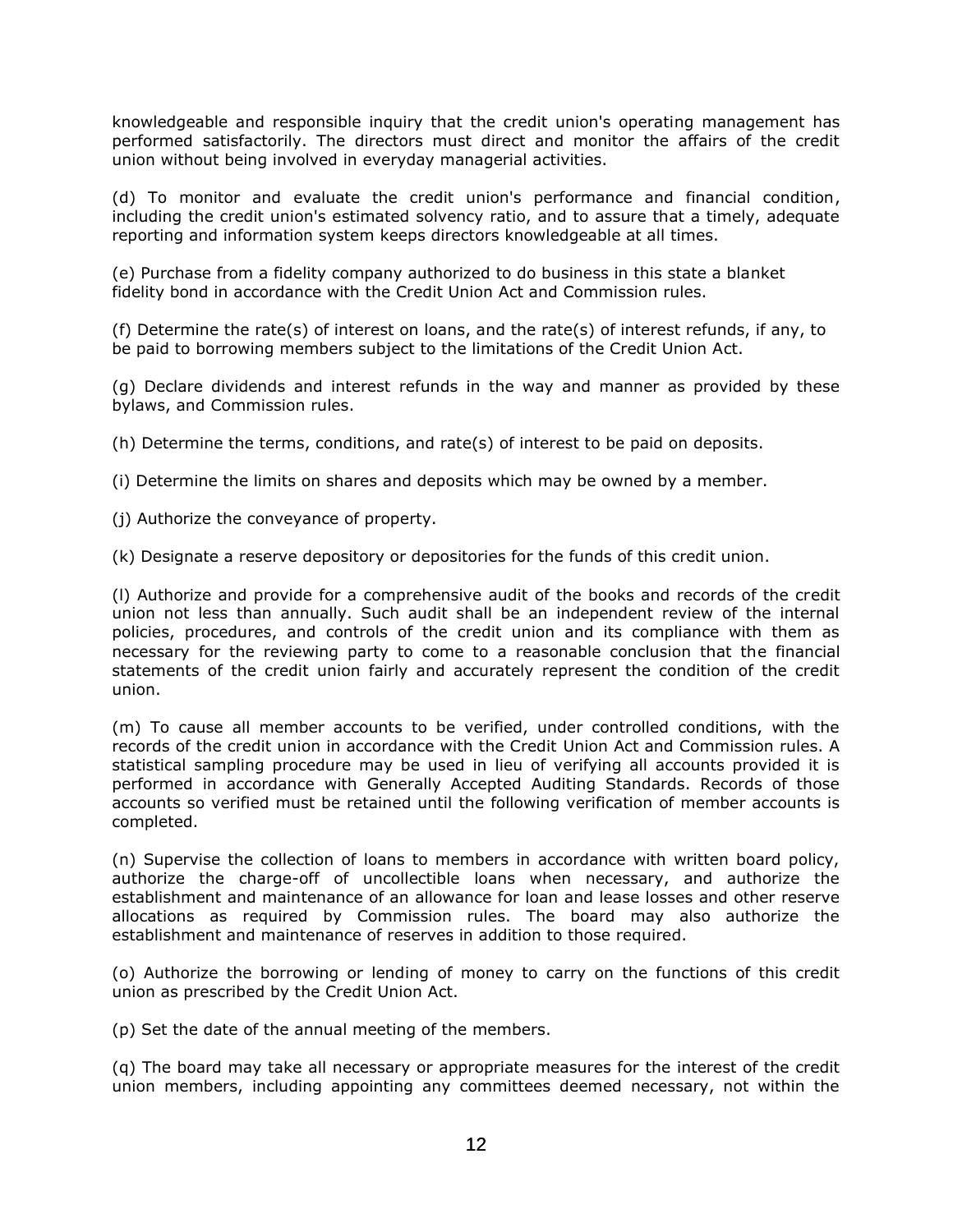exclusive jurisdiction of the general membership meeting and not inconsistent with the laws of the State of Texas and these bylaws.

(r) Adopt an operating budget forecast on an annual or semiannual basis, not later than thirty (30) days after the start of such annual or semiannual periods. The budget forecast may be amended by the board from time to time.

# **Section 5.10. ELECTION AND APPOINTMENT OF OFFICERS**

(a) **Organizational Meeting.** At their first meeting, which shall be held within thirty (30) days following the annual meeting of the members, the board of directors shall elect from their own number a chairman, a vice-chairman, a treasurer, and a secretary. One person may be elected to fill the offices of treasurer and secretary upon appropriate action by the directors. Any person designated as "Chairman" or "Vice Chairman" may use another equivalent title such as, in the case of the Chairman, "Chairperson," "Chairwoman," "Chair," or other such appropriate title. The thirty (30) day period may be extended if approved in writing by the Commissioner.

(b) **Designating a President.** The board may employ, elect, or appoint a chief executive officer who is in charge of operations and whose title shall be president. The president **may or may not** be a member of the board of directors, but the president may not be the chairman, vice-chairman, or secretary. The president serves at the pleasure of the board.

(c) **Other Employees.** Subject to guidelines set by the board and in conformity with §122.058 of the Credit Union Act, the president shall appoint, employ, or hire and may discharge other officers and employees that the president considers necessary for operation of the credit union.

# **Section 5.11. DUTIES OF OFFICERS**

(a) **Chairman.** The chairman of the board shall preside at meetings of the members, and of the board of directors, and shall perform such other duties as pertain to this office.

(b) **Vice-Chairman.** The vice-chairman shall perform duties of the chairman of the board in the event of absence or disability of that officer.

(c) **Secretary.** The secretary shall prepare and maintain full and correct records of all meetings of the members and of the board of directors. The secretary shall promptly inform the Credit Union Department in writing of any change in the address of the office of this credit union, or location of its records, and promptly file changes in the officers, directors and the chairman of the audit committee of the credit union with the Commissioner. The secretary shall give or cause to be given, in the manner prescribed in these bylaws, proper notice of all meetings of the members and of the board of directors. The secretary shall also perform such other duties as he or she may be directed to perform by resolution of the board of directors not inconsistent with the Texas Credit Union Act and these bylaws.

(d) **Treasurer.** The treasurer shall perform the duties incident to the office of treasurer and such other duties from time to time as may be assigned by the board of directors, provided that such assigned duties do not conflict with the duties of other officers.

(e) **President.** (1) The president shall be the chief executive officer of the credit union under the control and direction of the board of directors. The president shall serve as the active manager of the credit union under the order of the board of directors. Subject to such limitations and controls as may be imposed by the board, and subject to delegation by the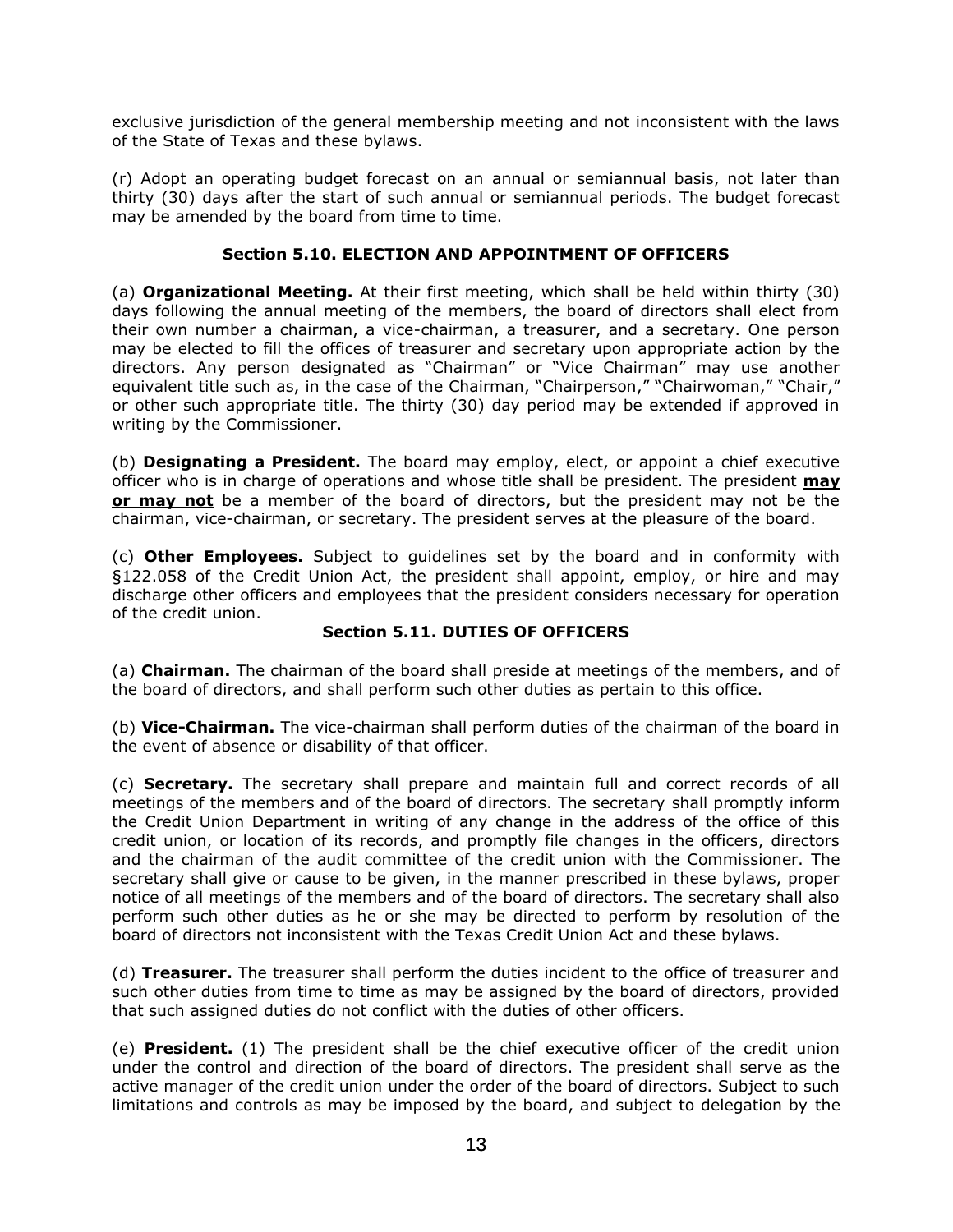board of any of the following responsibilities to other persons, the president shall sign all checks and drafts drawn by the credit union except those which may be signed under his or her general supervision by such employees as may be authorized by the board of directors or president to sign checks and drafts. The president shall have custody of the cash, securities, books of accounts and other valuable papers of the credit union and shall prepare a balance sheet showing the condition of the credit union within fifteen (15) days after the close of each month and post it in a conspicuous place in the office of the credit union where it shall remain until replaced by the statement of the succeeding month. The president shall within three (3) working days after receipt, deposit all receipts in his or her possession in the depository or depositories prescribed by the board of directors. The president may be paid a salary to be fixed by the board of directors for his or her services. The compensation of all other employees shall be established by the president, consistent with standards and limitations established by the board.

(2) The president shall also submit to the board of directors, the monthly financial report, delinquent loan report, and other special reports which may be requested from time to time by the board of directors.

(3) The president shall prepare and forward to the Credit Union Department such financial reports and other reports as are required from time to time by the Commissioner, and shall also pay all expenses incident to examinations and supervision by the Credit Union Department.

(4) The president, with the approval of the board, may appoint one or more membership officers from among the membership or the credit union staff. Such membership officers may not be an individual who approves loans or disburses funds. If the general requirements for membership are met, a membership officer shall not have the authority to disapprove an application for membership except in accordance with written board policy.

#### **Section 5.12. FINANCIAL INTEREST**

No officer, director, committee member, or employee of this credit union shall, in any manner, directly or indirectly, participate in the deliberation upon or the determination of any loan, investment, or any other matter affecting his/her financial interest or the financial interest of any organization, incorporated or otherwise (other than this credit union) in which he/she is directly or indirectly interested.

# **Section 5.13. RESIGNATION**

Any director may resign at any time by sending a written notice of such resignation to the principal office of the credit union addressed to the chairman or the chief executive officer. Unless otherwise specified, such resignation shall take effect upon receipt by the chairman or chief executive officer.

# **Section 5.14. INDEMNIFICATION**

(a) **Indemnify.** To the full extent permitted by Texas law, the credit union **shall** indemnify any director, officer, agent, or employee who was, is, or is threatened to be made a named defendant or respondent in a proceeding because the person is or was a director, officer, agent, or employee and **shall** advance such expenses as may be incurred by such person in connection therewith.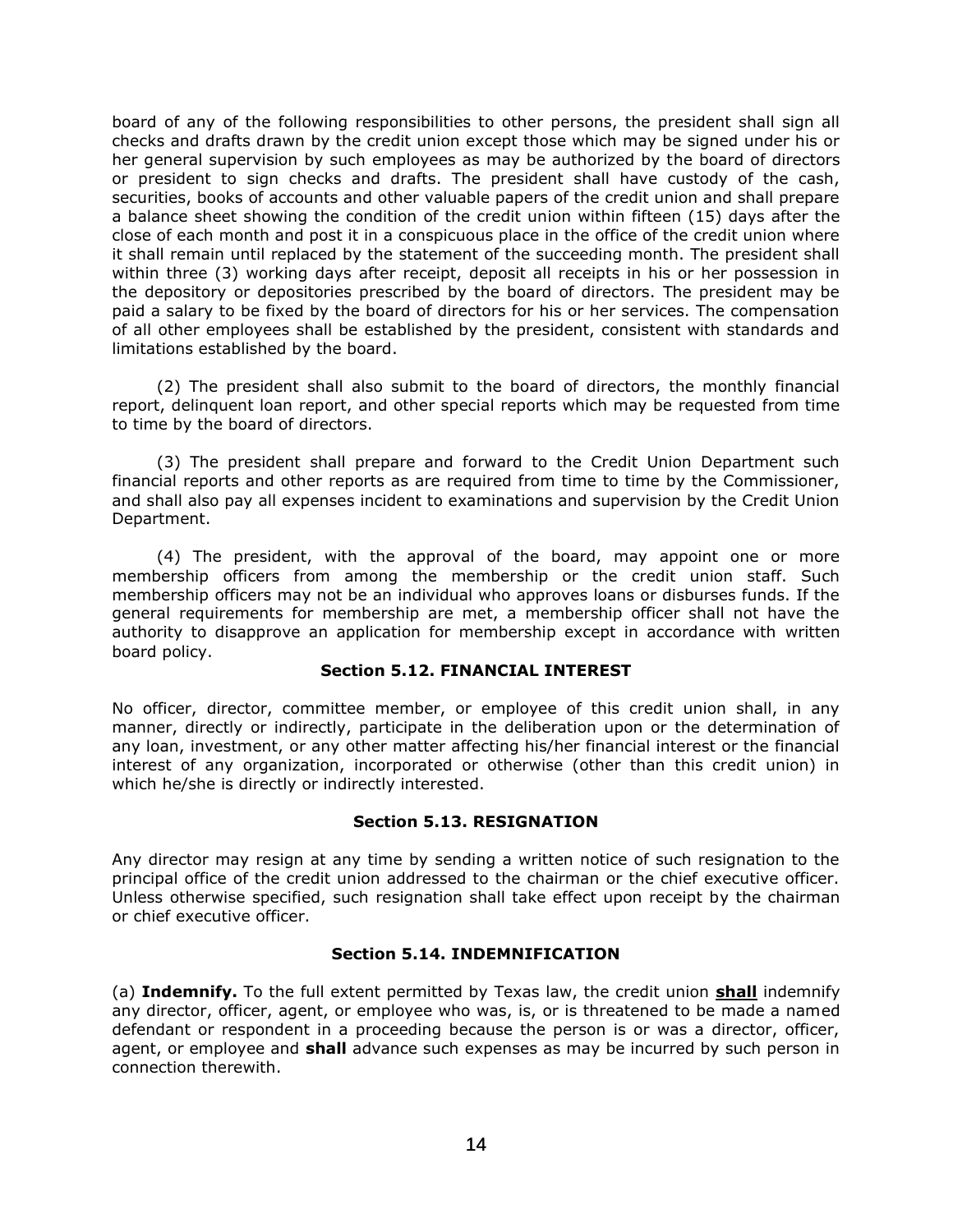(b) **Insurance.** The credit union may purchase and maintain insurance on behalf of the individuals indemnified against any liability asserted against them and expenses reasonably incurred by them in their official capacities and arising out of the performance of their official duties to the extent such insurance is permitted by applicable state law.

# **CHAPTER VI. MEMBER ACCOUNTS**

# **Section 6.01. SHARES AND DEPOSITS**

(a) **Types and Classes of Shares.** Shares may be purchased by members with or without par value and may be of different types and/or classes as determined by the board of directors. Shares may be paid for as prescribed by the board of directors in written policy.

(b) **Payment of Dividends.** Dividends may be paid on fully paid shares or on the total amount of fully paid and partial shares, as prescribed by the board of directors in written policy. Dividends and other credits to the share accounts of members shall constitute payments on shares.

(c) **Deposits Accounts.** All deposit accounts shall be maintained in accordance with policies prescribed by the board of directors and in conformity with the Commission rules.

# **Section 6.02. WITHDRAWAL AND TRANSFER OF SHARES AND DEPOSITS**

(a) **Transfers.** Shares and deposits may be transferred from one member to another only in writing on the books of the credit union. A reasonable fee for each transfer may be required by the board.

(b) **Withdrawals.** Monies paid in on shares or deposits may be withdrawn as provided in these bylaws on any day when payment for shares or deposits may be made, but the board of directors shall have the right at any time to:

- (1) Require members and other depositors to give sixty (60) days notice of intention to withdraw the whole or any part of the amounts so paid in by them;
- (2) Prescribe rules regarding withdrawals of shareholdings or deposits below the amount of a member's total indebtedness, either direct or indirect, to the credit union;
- (3) Prescribe rules regarding remote withdrawal of shares and/or deposits, in accordance with the Credit Union Act and rules promulgated by the Credit Union Commission;
- (4) Prescribe a fee for each withdrawal above a reasonable number of withdrawals per month as prescribed by the board in written policy; and
- (5) Prescribe a reasonable minimum amount for each withdrawal.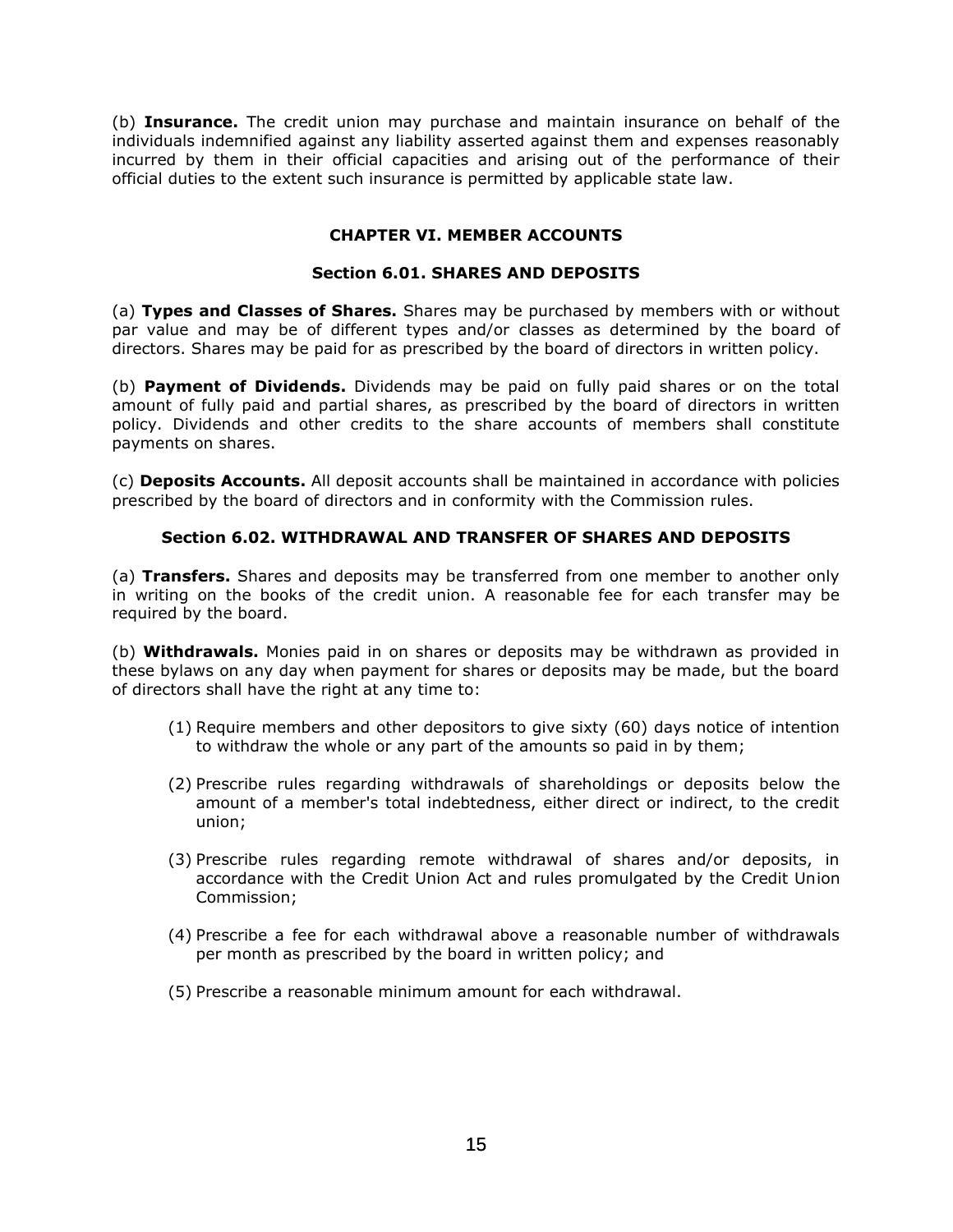#### **CHAPTER VII. LOANS**

#### **Section 7.01. ELIGIBILITY**

Loans may be made only to members of the credit union. Loans may be made for any purposes deemed appropriate by the board of directors, and shall be made in accordance with the Texas Credit Union Act, these bylaws, Commission rules, and written board policies.

# **Section 7.02. LIMITATIONS**

The aggregate amount of loans to any member and the terms and conditions of such loans shall conform to the limitations and requirements imposed by the Texas Credit Union Act, these bylaws, commission rules, and written board policies.

#### **Section 7.03. WRITTEN POLICIES**

The board of directors shall establish and maintain written loan policies in accordance with commission rules and the Texas Credit Union Act.

#### **Section 7.04. LOAN FORMS**

All loans, renewals of loans, extension agreements, deferrals of payments, or releases or substitutions of security on loans to members shall be evidenced by a written form which contains all the information required by the Credit Union Act, Commission rules and these bylaws.

# **Section 7.05. INTEREST REFUNDS**

Interest refunds may be declared in accordance with written board policy.

#### **Section 7.06. LOAN APPROVAL PROCEDURES**

It is a responsibility of the board of directors to approve or disapprove applications for loans from members. The board may delegate all or part of this power to a credit committee, other committees, or a loan officer, including the president, and such delegation may include the authority to further delegate these duties. Such delegations must be recorded in the minutes of the board and include:

(a) The person or persons authorized to exercise the powers;

(b) The loan policies established by the board of directors which will serve as the guidelines for those persons to whom this power has been delegated;

(c) The limitations on the powers delegated, which may include restrictions on the type and/or amounts of loans approved, restrictions on the power to disapprove loans, or restrictions on further delegations of these powers;

(d) If authority to disapprove a loan application is granted to any one person, including a loan officer, the board of directors must provide for at least one level of appeal from a denial of a loan application. This appeal may be to the board of directors or any individual or group of individuals the board of directors may designate; and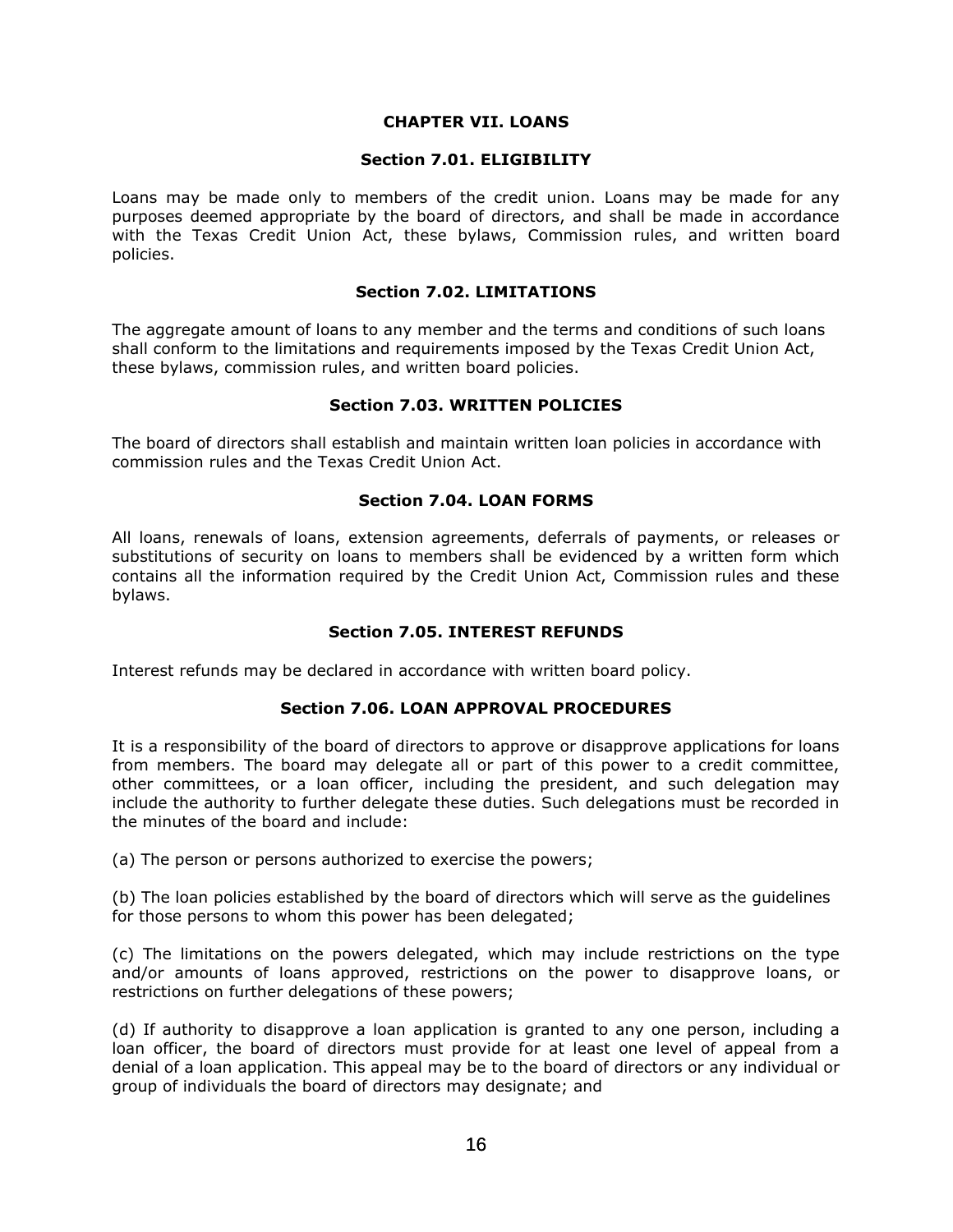(e) Notwithstanding any delegation of the power to deny a loan application, the board of directors shall have the right to review any loan application which has been denied.

# **Section 7.07. LOANS TO OFFICIALS**

Loans made to the credit union's directors, employees, loan officers, credit manager, credit committee members and members of the immediate families of such persons shall be made in accordance with Section 124.202 of the Texas Finance Code.

# **CHAPTER VIII. INVESTMENTS**

# **Section 8.01. INVESTMENTS AUTHORITY**

(a) Any funds of this credit union not used in loans to members may be invested in one or more of the ways set forth in the Texas Credit Union Act, and commission rules pertaining thereto.

(b) In accordance with rules adopted by the commission, the credit union shall develop written investment policies and may offer investment programs to its members, and may act as agent for its members in the purchase, sale or other disposition of securities, interest in mutual funds, and interests or participations in other type of investment.

# **CHAPTER IX. RESERVES, DIVIDENDS, SHARE REDUCTIONS**

# **Section 9.01. TEXAS CREDIT UNION ACT AND COMMISION RULES**

Reserve requirements, dividend provisions and share reductions shall be handled in accordance with Chapter 9 of the Texas Credit Union Act and commission rules pertaining thereto.

# **CHAPTER X. CHANGE IN CORPORATE STATUS**

# **Section 10.01. DISSOLUTION OR LIQUIDATION**

This credit union may be dissolved or liquidated, merged, or converted in accordance with Chapter 10 of the Texas Credit Union Act and commission rules pertaining thereto.

# **CHAPTER XI. TITLE, EFFECTIVE DATE**

# **Section 11.01. BYLAWS EFFECTIVE UPON APPROVAL**

These bylaws shall be known as the Standard Bylaws for State Chartered Credit Unions, revision of 2004, and shall take effect upon the filing with an approval by the commissioner. The existing bylaws of this credit union are hereby amended by the adoption of this foregoing revision.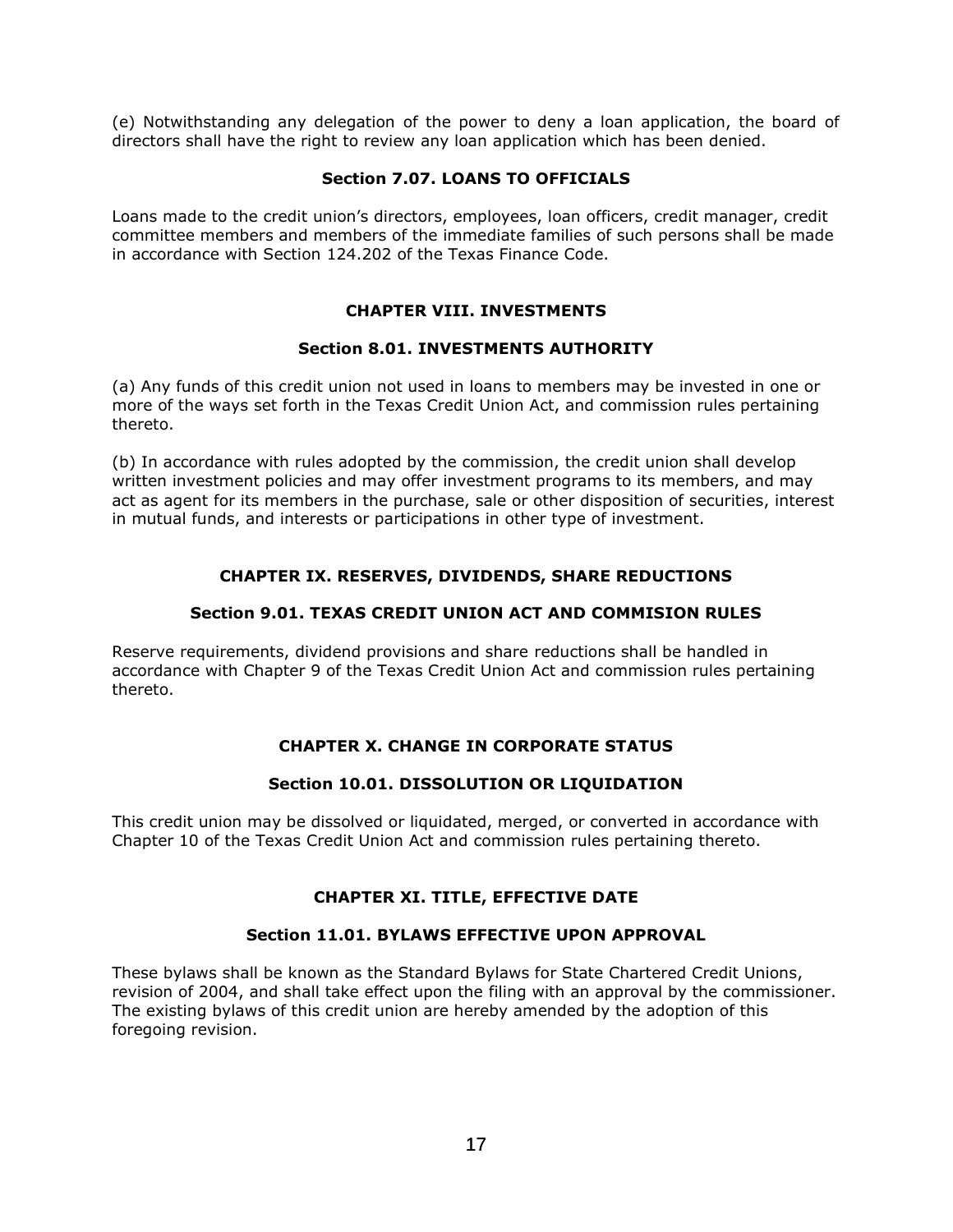#### **CHAPTER XII. AMENDMENTS**

#### **Section 12.01. AMENDMENTS TO BYLAWS**

(a) **Amendments.** The bylaws may be amended, altered or repealed in any manner not inconsistent with applicable law by the affirmative vote of a majority of the board of directors present at any duly held meeting thereof. The members of the board of directors, however, must receive prior notice of said meeting including a complete copy of the proposed changes.

(b) **Effective Date.** No amendment, alteration, or repeal of the bylaws shall become effective, however, until approved in writing by the Commissioner.

(c) **Report to Membership.** Any change adopted by the board of directors and approved by the Commissioner shall be reported to the membership of the credit union no later than the next succeeding membership meeting following approval of such change by the Commissioner.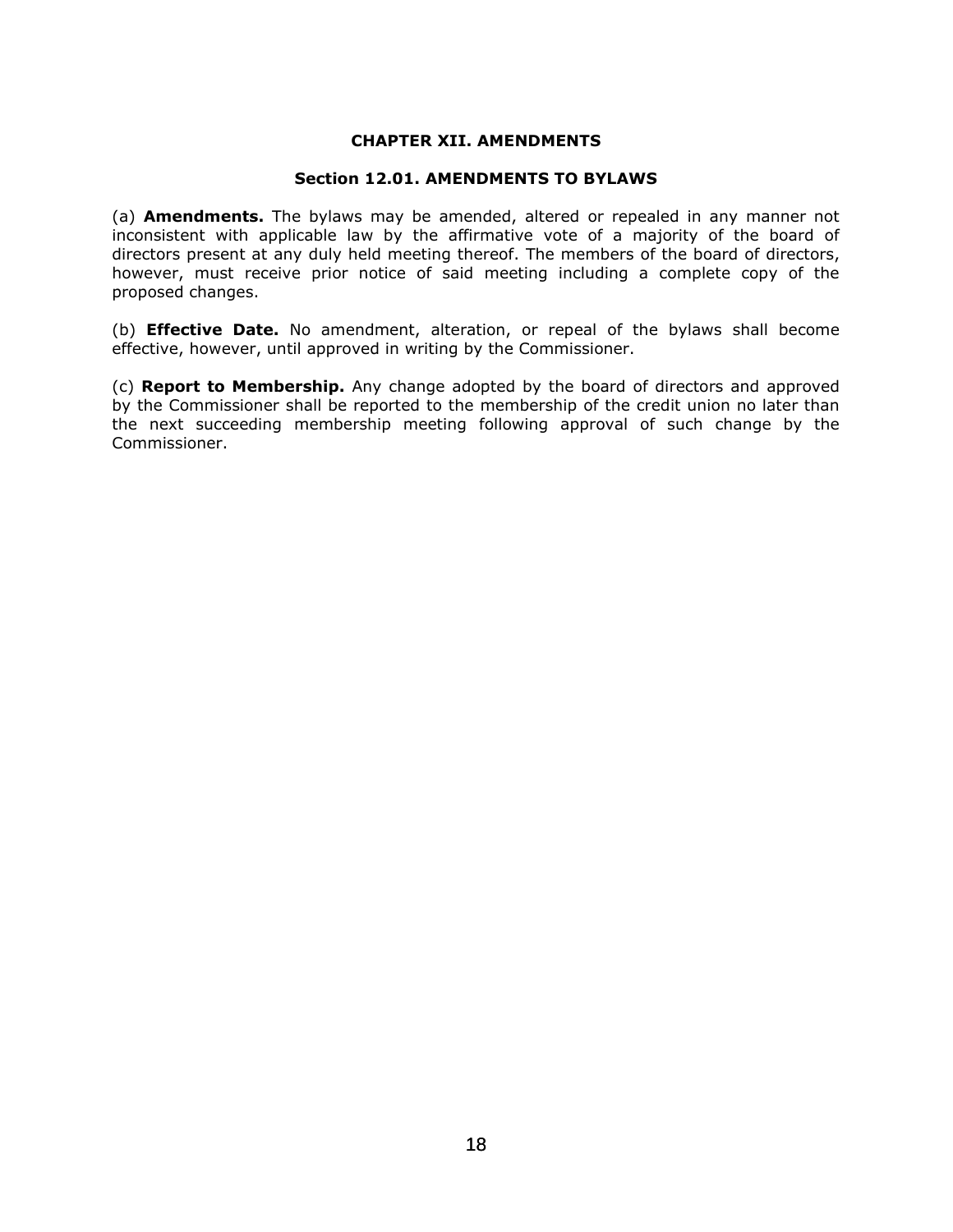#### **CERTIFICATION OF RESOLUTION OF AMENDMENT TO CREDIT UNION BYLAWS**

We, the undersigned, chairman of the board and secretary of the **CTECU, Houston,** Texas**,**  charter **number 246/Ins#97099**, hereby certify:

1. That notice of the meeting referred to below, together with a copy of the proposed amendment(s), was given as provided by the bylaws.

2. That pursuant thereto, a meeting of the board of directors of this credit union was held on the **16th** day of **November 2021**.

3. That there were **six** members present and that **six** votes were cast in favor of the amendment(s) and **zero** votes were cast against such proposal.

Witness our signatures this **16th** day of **November 2021**.

| (Print or type) Mike Jung                | <b>Distribution Manager Park</b><br>Mike Jung<br>Signature: |
|------------------------------------------|-------------------------------------------------------------|
|                                          | (Vice-Chairman of the Board)                                |
|                                          | DocuSigned by:                                              |
| (Print or type) Melissa Hinch Signature: | Melissa Hinde                                               |
|                                          | (Secretary)                                                 |

Approved this **10th** day of **January 2022**.

*John J. Kolhoff* Commissioner

These bylaws become effective upon approval by the Commissioner and shall supercede all previous bylaws and amendments thereto. The original copy of these bylaws shall be a permanent record of the credit union.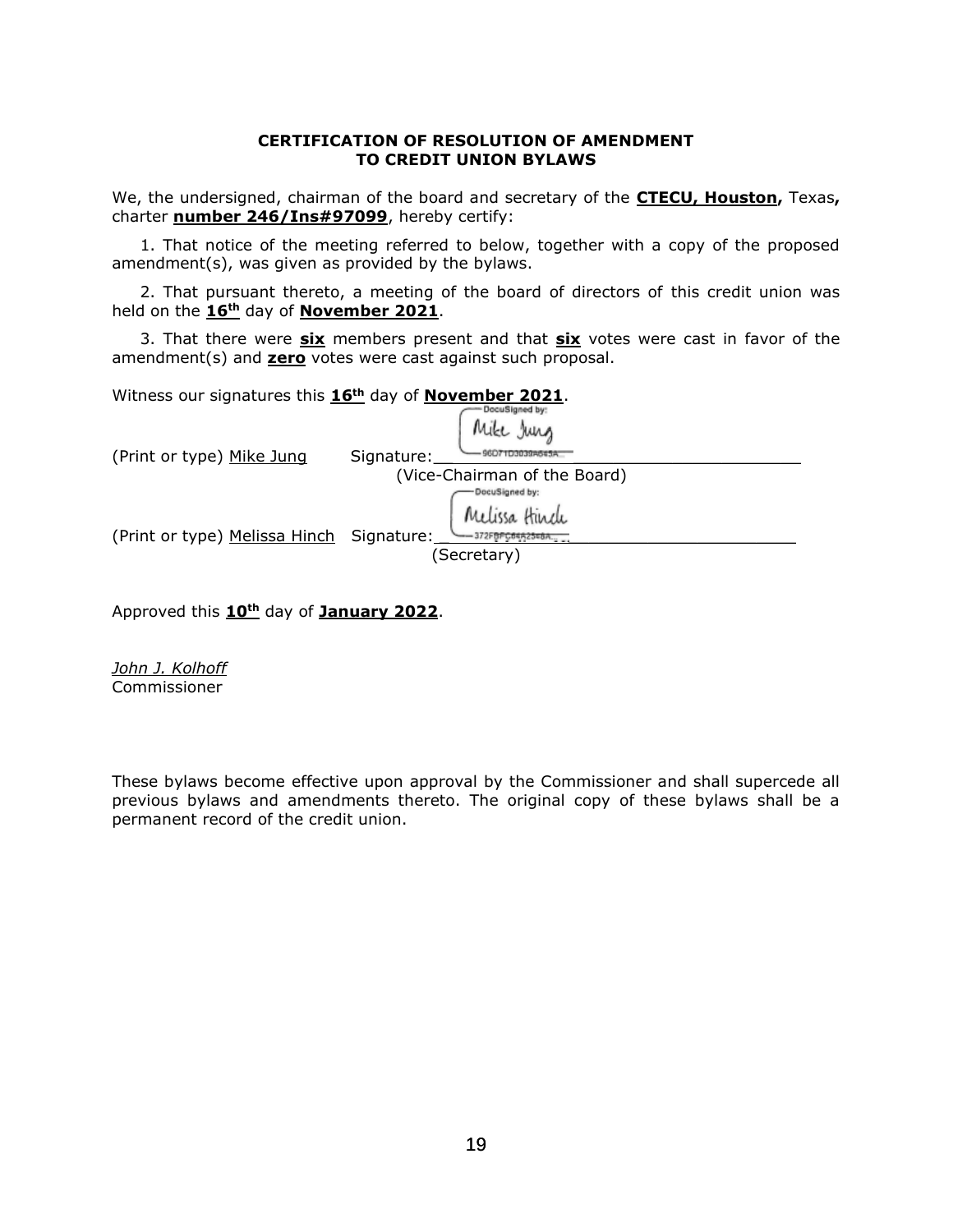# **APPENDIX A—OPTIONAL FIELD OF MEMBERSHIP PROVISIONS**

A credit union in the exercise of discretion may select any of the following provisions for inclusion in its field of membership:

- 1. Any business or organization whose employees or members are within this field of membership.
- 2. Persons who are receiving retirement, pension, or other benefits as a result of prior employment by any business or organization included within this field of membership.
- 3. Spouses of persons who died while within the field of membership of this credit union.
- 4. Groups of employees or members of companies or associations which are located within reasonable geographic proximity of one of this credit union's offices and which have furnished written evidence of the group's desire to be eligible for membership; provided, however, that (1) any group having more than 300 employees or members or (2) any group already being served as primary members of another credit union shall be admitted only by an amendment of this

section which specifically names the group being admitted.<sup>3</sup>

**\_\_\_\_\_\_\_\_\_\_\_\_\_\_\_\_\_\_\_\_\_**

<sup>3</sup> See Appendix B for documentation and other requirements to serve these potential members.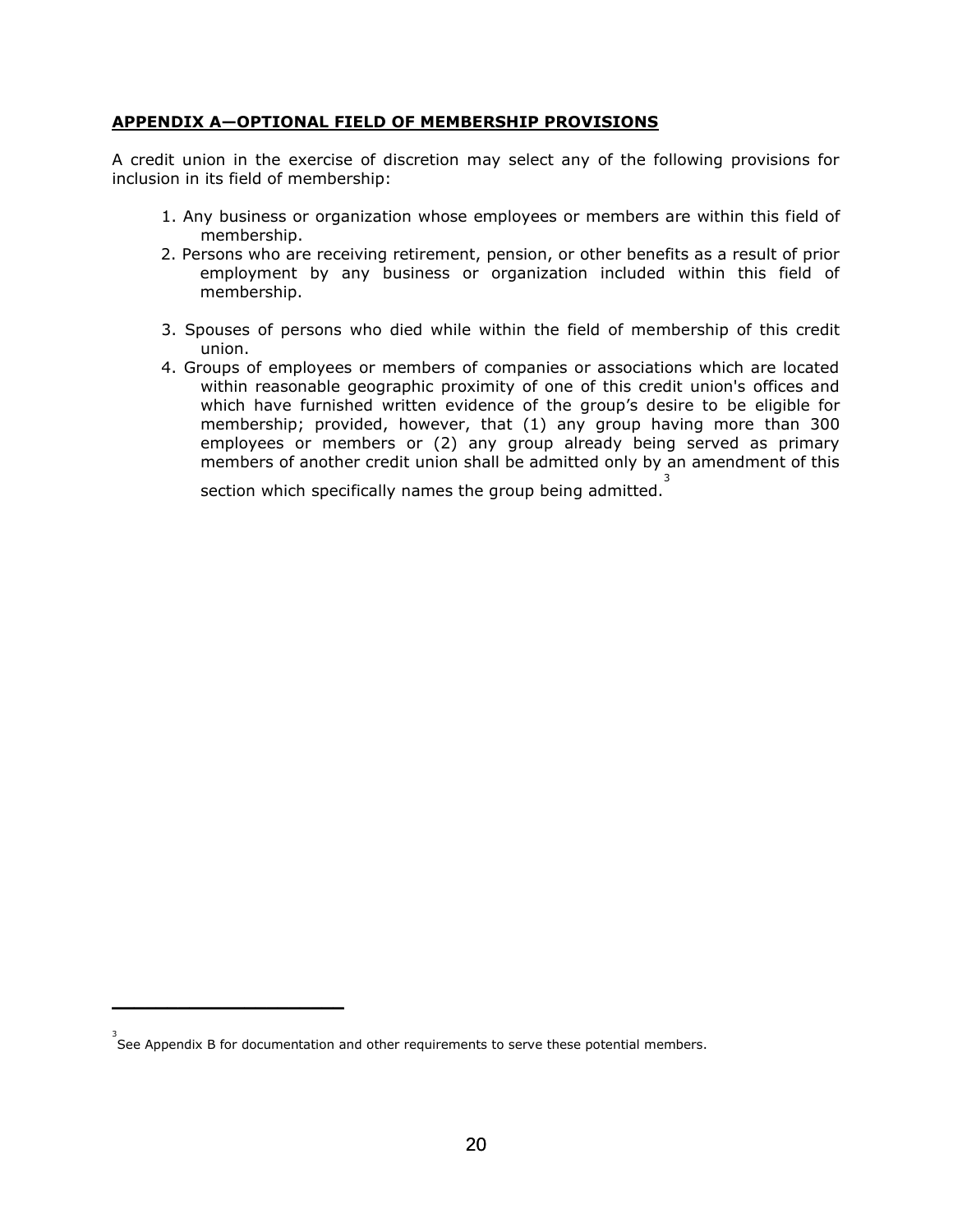# **APPENDIX B -- OPTION 4 FIELD OF MEMBERSHIP REQUIREMENTS**

**(a) Documentation Requirements.** In order to provide credit union services to groups that lack the potential membership to organize their own credit union, the Commission has authorized these persons to be eligible for membership in an existing credit union under the provision of Option 4. Any credit union wishing to accept such person into its field of membership must comply with all of the following requirements. Admitting any person under this provision without first fully complying with the delineated requirements will result in the activities being classified as an offense under Section 122.253 of the Act.

1. The credit union must receive an affidavit signed by an authorized representative of the group, which specifically indicates:

- that the group wants to be eligible for membership in the credit union;
- the groups community of interest;
- whether the group presently has other credit union services available;
- the number of persons currently included within the group and their location; and
- the group's proximity to the credit union's nearest office.

2. The board of directors, at a duly called meeting, must adopt a resolution which specifically makes the determination that the group meets all the Option 4 criteria (e.g. size, reasonable proximity, and no credit union services currently available) and formally authorizes the inclusion of the group into the field of membership.

3. The secretary of the board shall official record the pertinent information in the Small Select Group Register for groups approved for membership under the provisions of Option 4.

**(b) Register**. The credit union shall establish a Small Select Group Register to officially record the formal admission of small select groups into the credit union's field of membership. The Register and the affidavit from the admitted group shall become a permanent record of the credit union and shall be maintained in appropriate form and in sufficient detail to demonstrate compliance with all applicable requirements. At a minimum, the Register shall include the following:

- Name and address of group;
- The size of the group;
- The community of interest; and
- The date accepted into membership.

**(c) Reasonable Geographic Proximity.** Under Option 4, a small select group must be within the service area of one of the credit union's offices. A service area is the area that can reasonably be served by the office accessible to the proposed group. The nonavailability of other credit union service is a factor to be considered in determining whether the group is within reasonable proximity of the credit union office. For the purposes of this section, an office is defined as a place where shares are accepted, loan applications are accepted, and loans are disbursed. This definition includes a credit union owned office, a mobile branch, or a credit union owned electronic facility that meets, at a minimum, these requirements. An office can also include a shared branch if the credit union either (1) owns directly or through a CUSO or similar organization at least a 5 percent interest in the facility, or (2) the facility is local to the credit union and the credit union is an authorized participant in the facility. This definition does not include an ATM.